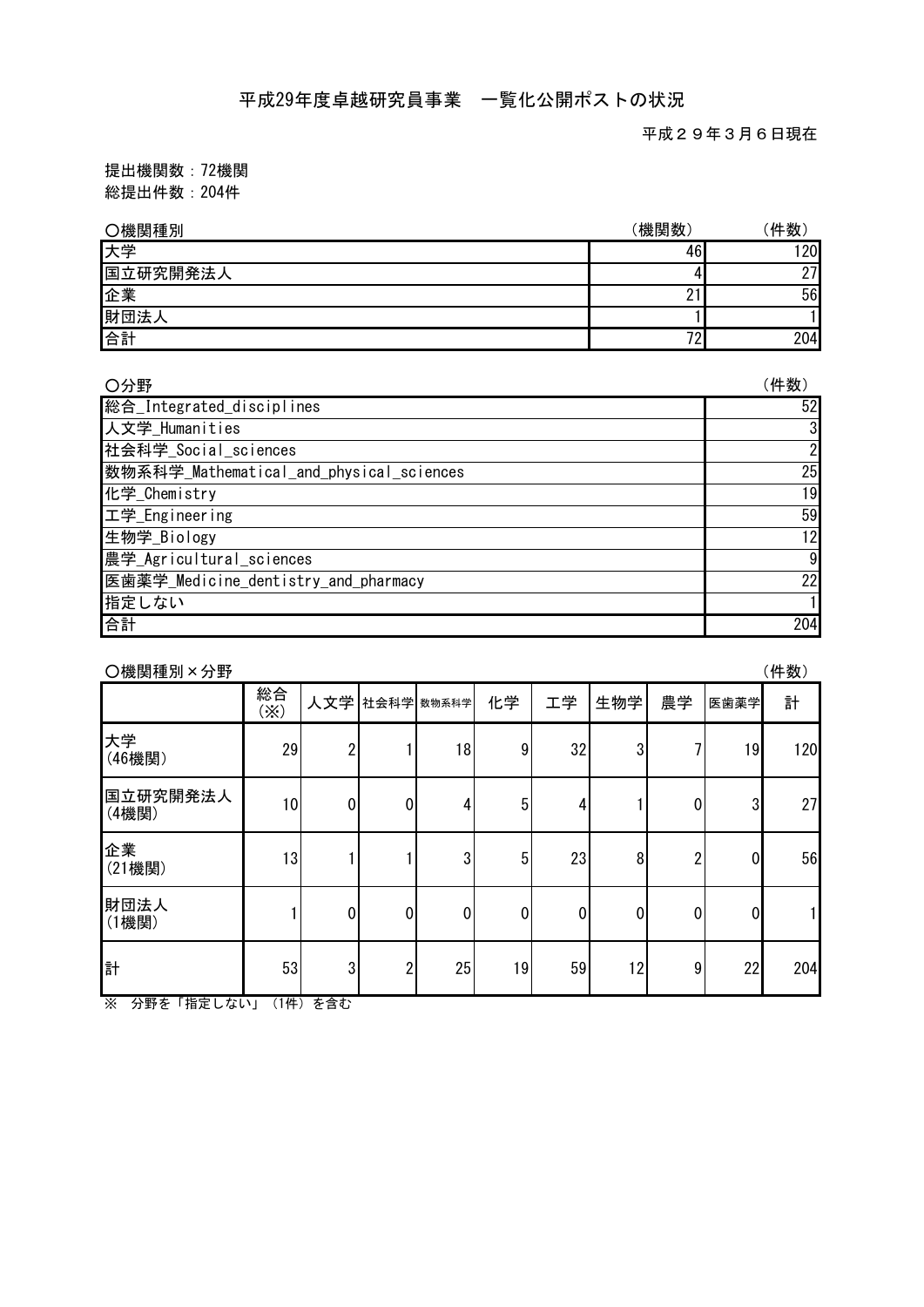## 申請ポスト一覧(総括)

| 通番 | 公募<br>番号         | 機関名                           | [Institution]                                        | 機関種別<br>【Type of<br>Institution】 | 研究分野(分野)<br>Research field<br>(Area) 】              | 研究分野(分科)<br>Research field<br>(Discipline) 】            | 職種<br>【Job type】                                                  | 勤務形態<br>Employment<br>status)                         | 機関への事前連<br>絡の要否<br><b>Advance</b><br>notice/entry】 | JREC-IN Portalア<br>ドレス                                                                                                            | 機関HPアドレス                                                              |
|----|------------------|-------------------------------|------------------------------------------------------|----------------------------------|-----------------------------------------------------|---------------------------------------------------------|-------------------------------------------------------------------|-------------------------------------------------------|----------------------------------------------------|-----------------------------------------------------------------------------------------------------------------------------------|-----------------------------------------------------------------------|
|    | 1 E1             | 国立大学法人神戸大学 Kobe University    |                                                      | 大学(University)                   | 工学 Engineering                                      | 電気電子工学<br>(Electrical and<br>electronic<br>engineering) | 助教(Assistant<br>Professor)                                        | テニュアトラック雇<br>用(tenure-<br>tracking<br>employment)     | 要                                                  | https://jrecin.jst.<br>go.jp/seek/SeekJ<br>orDetail?fn=0&id=<br>D117020916&ln_jc<br>$=0$                                          | http://www.eede<br>pt.kobe-u.ac.jp/                                   |
|    | 2 Md1            | 国立大学法人神戸大学 Kobe University    |                                                      | 大学(University)                   | 医歯薬学<br>Medicine_dentist<br>y and pharmacy          | 基礎医学(Basic<br>medicine)                                 | その他 (Others)                                                      | テニュアトラック雇<br>用(tenure-<br>tracking<br>employment)     | 要                                                  | https://jrecin.jst.<br>go.jp/seek/SeekJ<br>orDetail?fn=0&id=<br>D117021002&ln_jo<br>$r = 0$                                       | http://www.med.k<br>obe-u.ac.jp/                                      |
|    | 3 A1             | 国立大学法人新潟大学 Niigata University |                                                      | 大学(University)                   | 農学<br>Agricultural_scie<br>ces                      | 生産環境農学<br>Plant production<br>and<br>environmental      | 助教(Assistant<br>Professor)                                        | テニュアトラック雇<br>用(tenure-<br>tracking<br>employment)     | 不要                                                 |                                                                                                                                   | http://www.niigat<br>a-u.ac.jp/                                       |
|    | 4E2              | 国立大学法人新潟大学 Niigata University |                                                      | 大学(University)                   | 工学 Engineering                                      | 土木工学(Civil<br>engineering)                              | 准教授<br>(Associate<br>Professor)                                   | テニュアトラック雇<br>用(tenure-<br>tracking<br>employment)     | 不要                                                 |                                                                                                                                   | http://www.niigat<br>a-u.ac.jp/                                       |
|    | 5 11             | 国立大学法人新潟大学 Niigata University |                                                      | 大学(University)                   | 総合<br>Integrated_discip<br>nes                      | 社会・安全システ<br>ム科学<br>Social/Safety)<br>system science)    | 助教(Assistant<br>Professor)                                        | テニュアトラック雇<br>用(tenure-<br>tracking<br>employment)     | 不要                                                 |                                                                                                                                   | http://www.niigat<br>a-u.ac.jp/                                       |
|    | 6 E3             | 国立大学法人東京農工<br>大学              | Tokyo University of<br>Agriculture and<br>Technology | 大学(University)                   | 工学_Engineering                                      | 機械工学<br>(Mechanical<br>engineering)                     | 准教授<br>(Associate<br>Professor)                                   | テニュアトラック雇<br>用(tenure-<br>tracking<br>employment)     | 不要                                                 | https://jrecin.jst.<br>go.jp/seek/SeekJ<br>orDetail?fn=0&id=<br>D117020764&ln_jo<br>$r = 0$                                       | http://www.tuat.a<br>c.jp/outline/kyou<br>syoku/kyouin/ind<br>ex.html |
|    | 7 E4             | 国立大学法人大阪大学 Osaka University   |                                                      | 大学(University)                   | 工学_Engineering                                      | 電気電子工学<br>(Electrical and<br>electronic<br>engineering) | 助教(Assistant<br>Professor)                                        | 無期雇用(tenure,<br>ndefinite-term<br>employment)         | 不要                                                 | https://jrecin.jst.<br>go.jp/seek/SeekJ<br>orDetail?fn=0&id=<br>D117021051&In io<br>r=0                                           | http://www.ee.es<br>osaka-u.ac.jp/                                    |
|    | 8 1 2            | 国立大学法人大阪大学 Osaka University   |                                                      | 大学(University)                   | 総合<br>Integrated discipl<br>nes                     | 人間情報学<br>(Human<br>informatics)                         | 准教授<br>(Associate<br>Professor),講師<br>(Lecturer),助教<br>(Assistant | テニュアトラック雇<br>用(tenure-<br>tracking<br>employment)     | 不要                                                 | https://jrecin.jst.<br>go.jp/seek/SeekJ<br>orDetail?fn=0&id=<br>D117021035&ln io<br>$=0$                                          | http://www.ura.o<br>saka-u.ac.jp/ids/                                 |
|    | 9 E <sub>5</sub> | 国立大学法人大阪大学 Osaka University   |                                                      | 大学(University)                   | 工学_Engineering                                      | 材料工学<br>(Material<br>engineering)                       | 助教(Assistant<br>Professor)                                        | テニュアトラック雇<br>用(tenure-<br>tracking<br>employment)     | 要                                                  | https://jrecin.jst.<br>go.jp/seek/SeekJ http://www.jwri.o<br>orDetail?fn=0&id=<br>D117021015&ln_jo u.ac.jp/index.jsp<br>$=0$      | saka-                                                                 |
|    | 10 13            | 国立大学法人 茨城大<br>学               | <b>IBARAKI University</b>                            | 大学(University)                   | 総合<br>Integrated_discipl<br>nes                     | 量子ビーム科学<br>(Quantum beam<br>science)                    | 助教(Assistant<br>Professor)                                        | テニュアトラック雇<br>用(tenure-<br>tracking<br>employment)     | 要                                                  | https://jrecin.jst.<br>go.jp/seek/SeekJ http://www.fas.ib<br>orDetail?fn=3&id= araki.ac.jp/index.h<br>D117030649&ln_jo tml<br>r=0 |                                                                       |
|    | 11 Mp1           | 住友電気工業株式会社                    | Sumitomo Electric<br>Industries, Ltd.                | 企業(Company)                      | 数物系科学<br>Mathematical an<br>d_physical_scienc<br>es | 物理学(Physics)                                            | その他(Others)                                                       | その他任期付<br>(other certain<br>fixed–term<br>employment) | 不要                                                 | https://jrecin.jst.<br>go.jp/seek/SeekJ<br>orDetail?fn=0&id=<br>D117020969&ln_jo<br>$r = 0$                                       |                                                                       |
|    | 12 E6            | 住友電気工業株式会社                    | Sumitomo Electric<br>Industries, Ltd.                | 企業(Company)                      | 工学_Engineering                                      | 総合工学<br>(Integrated<br>engineering)                     | その他 (Others)                                                      | その他任期付<br>(other certain<br>fixed-term<br>employment) | 不要                                                 | https://jrecin.jst.<br>go.ip/seek/SeekJ<br>orDetail?fn=0&id=<br>D117020971&In_jo<br>r=0                                           |                                                                       |
|    | 13 E7            | 住友電気工業株式会社                    | Sumitomo Electric<br>Industries, Ltd.                | 企業(Company)                      | 工学 Engineering                                      | 電気電子工学<br>Electrical and<br>electronic<br>engineering)  | その他(Others)                                                       | その他任期付<br>(other certain<br>fixed-term<br>employment) | 要                                                  | https://jrecin.jst.<br>go.jp/seek/SeekJ<br>orDetail?fn=0&id=<br>D117020770&ln_jo<br>r=0                                           |                                                                       |
|    | 14 E8            | 住友電気工業株式会社                    | Sumitomo Electric<br>Industries, Ltd.                | 企業(Company)                      | 工学 <sub>_</sub> Engineering                         | 電気電子工学<br>(Electrical and<br>electronic<br>engineering) | その他 (Others)                                                      | その他任期付<br>(other certain<br>fixed–term<br>employment) | 不要                                                 | https://jrecin.jst.<br>go.jp/seek/SeekJ<br>orDetail?fn=0&id=<br>D117020755&ln_jo<br>r=0                                           |                                                                       |
|    | 15 14            | 住友電気工業株式会社                    | Sumitomo Electric<br>Industries, Ltd.                | 企業(Company)                      | 総合<br>Integrated_discipl<br>nes                     | 情報学基礎<br>(Principles of<br>informatics)                 | その他 (Others)                                                      | その他任期付<br>other certain)<br>fixed-term<br>employment) | 不要                                                 | https://jrecin.jst.<br>go.ip/seek/SeekJ<br>orDetail?fn=0&id=<br>D117020857&ln_jo<br>r=0                                           |                                                                       |
|    | 16 15            | 住友電気工業株式会社                    | Sumitomo Electric<br>Industries, Ltd.                | 企業(Company)                      | 総合<br>Integrated_discipl (Principles of<br>nes      | 情報学基礎<br>informatics)                                   | その他(Others)                                                       | その他任期付<br>other certain)<br>fixed–term<br>employment) | 不要                                                 | https://jrecin.jst.<br>go.jp/seek/SeekJ<br>orDetail?fn=0&id=<br>D117020866&ln_jo<br>r=0                                           |                                                                       |
|    | 17 E9            | 住友電気工業株式会社                    | Sumitomo Electric<br>Industries, Ltd.                | 企業(Company)                      | 工学_Engineering                                      | 電気電子工学<br>(Electrical and<br>electronic<br>engineering) | その他 (Others)                                                      | 無期雇用(tenure<br>ndefinite-term<br>emplovment)          | 不要                                                 | https://jrecin.jst.<br>go.jp/seek/SeekJ<br>orDetail?fn=0&id=<br>D117020717&ln_jo<br>r=0                                           |                                                                       |
|    | 18 E10           | 住友電気工業株式会社                    | Sumitomo Electric<br>Industries. Ltd.                | 企業(Company)                      | 工学 Engineering                                      | 電気電子工学<br>(Electrical and<br>electronic<br>engineering) | その他 (Others)                                                      | 無期雇用(tenure,<br>ndefinite–term<br>employment)         | 不要                                                 | https://jrecin.jst.<br>go.jp/seek/SeekJ<br>orDetail?fn=0&id=<br>D117020734&ln_jo<br>$=0$                                          |                                                                       |
|    | 19 E11           | 住友電気工業株式会社                    | Sumitomo Electric<br>Industries, Ltd.                | 企業(Company)                      | 工学_Engineering (Material                            | 材料工学<br>engineering)                                    | その他 (Others)                                                      | その他任期付<br>other certain)<br>fixed–term<br>employment) | 不要                                                 | https://jrecin.jst.<br>go.jp/seek/SeekJ<br>orDetail?fn=0&id=<br>D117020751&ln_jo<br>r=0                                           |                                                                       |
|    | 20 C1            | 住友電気工業株式会社                    | Sumitomo Electric<br>Industries, Ltd.                | 企業(Company)                      | 化学_Chemistry                                        | 材料化学<br>(Materials<br>chemistry)                        | その他 (Others)                                                      | その他任期付<br>other certain<br>fixed-term<br>employment)  | 不要                                                 | https://jrecin.jst.<br>go.jp/seek/SeekJ<br>orDetail?fn=0&id=<br>D117020789&ln_jo<br>r=0                                           |                                                                       |
|    | 21 E12           | 住友電気工業株式会社                    | Sumitomo Electric<br>Industries, Ltd.                | 企業(Company)                      | 工学_Engineering                                      | 電気電子工学<br>Electrical and<br>electronic<br>engineering)  | その他 (Others)                                                      | 無期雇用(tenure,<br>ndefinite-term<br>employment)         | 不要                                                 | https://jrecin.jst.<br>go.jp/seek/SeekJ<br>orDetail?fn=0&id=<br>D117020802&ln_jo<br>$r = 0$                                       |                                                                       |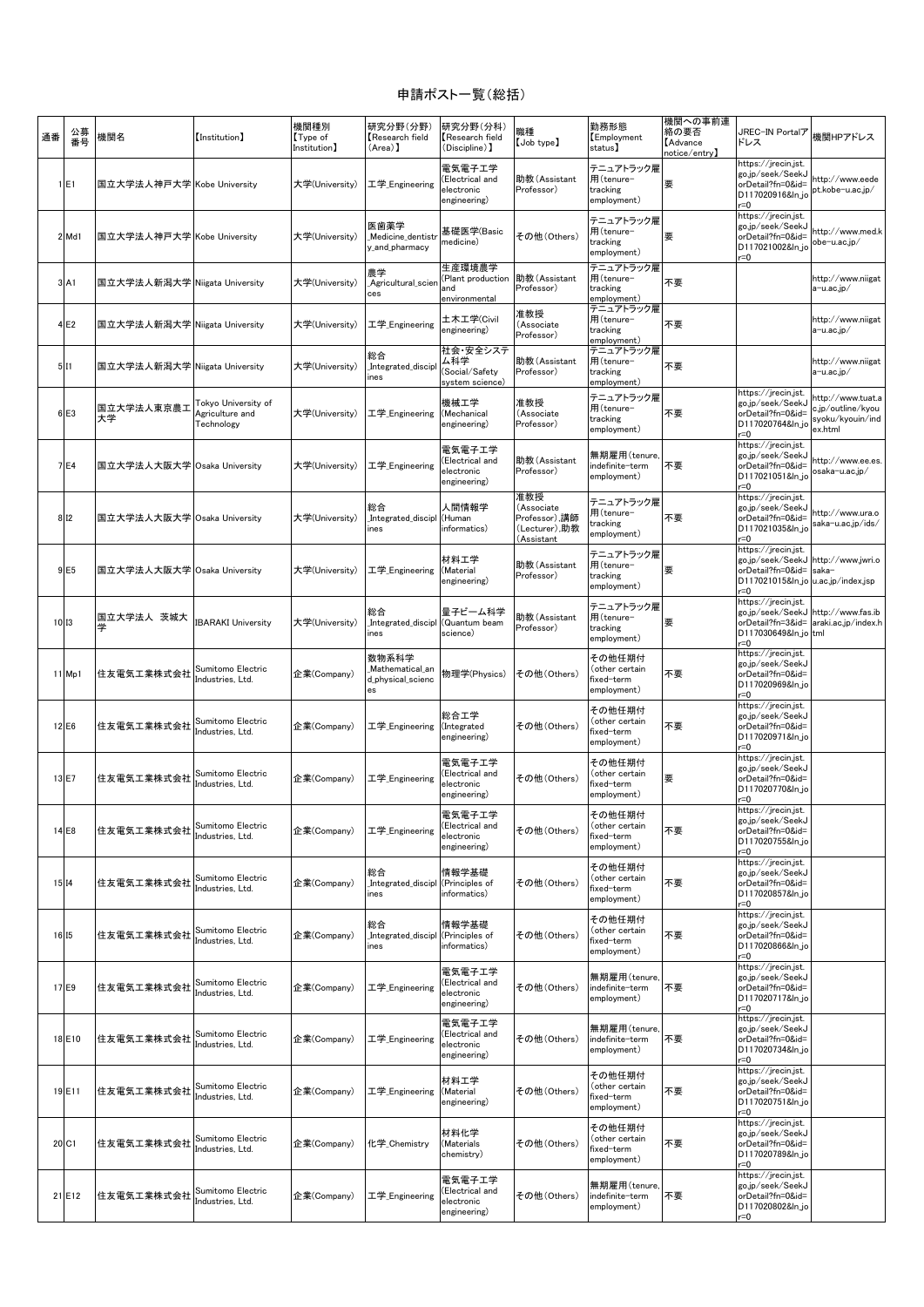| 通番 |                   | 公募<br>番号 | 機関名                                | 【Institution】                         | 機関種別<br>Type of<br>Institution] | 研究分野(分野)<br>Research field<br>(Area) 】        | 研究分野(分科)<br>Research field<br>(Discipline) ]                   | 職種<br>$[$ Job type $]$                           | 勤務形態<br>Employment<br>status]                         | 機関への事前連<br>絡の要否<br><b>Advance</b><br>notice/entry】 | JREC-IN Portalア<br>ドレス                                                                      | 機関HPアドレス                                                                   |
|----|-------------------|----------|------------------------------------|---------------------------------------|---------------------------------|-----------------------------------------------|----------------------------------------------------------------|--------------------------------------------------|-------------------------------------------------------|----------------------------------------------------|---------------------------------------------------------------------------------------------|----------------------------------------------------------------------------|
|    | <b>2216</b>       |          | 住友電気工業株式会社                         | Sumitomo Electric<br>Industries, Ltd. | 企業(Company)                     | 総合<br>Integrated_discipl<br>ines              | 応用物理学<br>(Applied physics)                                     | その他(Others)                                      | その他任期付<br>(other certain<br>fixed-term<br>employment) | 不要                                                 | https://jrecin.jst.<br>go.jp/seek/SeekJ<br>orDetail?fn=0&id=<br>D117020712&ln_jo<br>r=0     |                                                                            |
|    | 23 E13            |          | 住友電気工業株式会社                         | Sumitomo Electric<br>Industries, Ltd. | 企業(Company)                     | 工学_Engineering                                | 電気電子工学<br>(Electrical and<br>electronic<br>engineering)        | その他 (Others)                                     | その他任期付<br>(other certain<br>fixed-term<br>employment) | 不要                                                 | https://jrecin.jst.<br>go.jp/seek/SeekJ<br>orDetail?fn=0&id=<br>D117020772&ln_jo<br>$r = 0$ |                                                                            |
|    | 24 17             |          | 住友電気工業株式会社                         | Sumitomo Electric<br>Industries, Ltd. | 企業(Company)                     | 総合<br>Integrated_discipl<br>ines              | 応用物理学<br>(Applied physics)                                     | その他(Others)                                      | 無期雇用(tenure<br>indefinite-term<br>employment)         | 不要                                                 | https://jrecin.jst.<br>go.jp/seek/SeekJ<br>orDetail?fn=0&id=<br>D117020740&ln_jo<br>r=0     |                                                                            |
|    | 25 E14            |          | 住友雷気工業株式会社                         | Sumitomo Electric<br>Industries, Ltd. | 企業(Company)                     | 工学_Engineering                                | 電気電子工学<br>(Electrical and<br>electronic<br>engineering)        | その他(Others)                                      | その他任期付<br>(other certain<br>fixed-term<br>employment) | 不要                                                 | https://jrecin.jst.<br>go.jp/seek/SeekJ<br>orDetail?fn=0&id=<br>D117020787&ln_jo<br>$r = 0$ |                                                                            |
|    | 26 S1             |          | 東海大学                               | Tokai University                      | 大学(University)                  | 社会科学<br>Social sciences                       | 経済学<br>(Economics)                                             | 准教授<br>(Associate<br>Professor),講師<br>(Lecturer) | テニュアトラック雇<br>用(tenure-<br>tracking<br>employment)     | 不要                                                 | https://jrecin.jst.<br>go.jp/seek/SeekJ<br>orDetail?fn=0&id=<br>D117021006&ln_jo<br>r=0     | http://www.u-<br>tokai.ac.jp/tuiist/                                       |
|    | 27 C <sub>2</sub> |          | 国立大学法人 九州大<br>学                    | Kyushu University                     | 大学(University)                  | 化学_Chemistry                                  | 材料化学<br>(Materials<br>chemistry)                               | 准教授<br>(Associate<br>Professor)                  | テニュアトラック雇<br>用(tenure-<br>tracking<br>employment)     | 要                                                  |                                                                                             | http://www.cm.ky<br>ushu-u.ac.jp/                                          |
|    | 28 A2             |          | 鹿児島大学                              | Kagoshima Universitv                  | 大学(University)                  | 農学<br>Agricultural_scien (Agricultural<br>ces | 農芸化学<br>chemistry)                                             | 助教(Assistant<br>Professor)                       | テニュアトラック雇<br>用(tenure-<br>tracking<br>employment)     | 不要                                                 |                                                                                             | http://ace1.agri.k<br>agoshima-<br>u.ac.jp/kobo/inde<br>k.html             |
|    | 29 Md2            |          | 鹿児島大学                              | Kagoshima Universitv                  | 大学(University)                  | 医歯薬学<br>Medicine dentist<br>y_and_pharmacy    | 基礎医学(Basic<br>medicine)                                        | 助教(Assistant<br>Professor)                       | テニュアトラック雇<br>用(tenure-<br>tracking<br>employment)     | 不要                                                 |                                                                                             | http://www2.kuf<br>m.kagoshima-<br>u.ac.jp/recruitme<br>nt.html            |
|    | 30 Md3            |          | 鹿児島大学                              | Kagoshima Universitv                  | 大学(University)                  | 医歯薬学<br>Medicine_dentistr<br>y_and_pharmacy   | 基礎医学(Basic<br>medicine)                                        | 助教(Assistant<br>Professor)                       | テニュアトラック雇<br>用(tenure-<br>tracking<br>employment)     | 不要                                                 |                                                                                             | http://www2.kuf<br>m.kagoshima-<br>u.ac.jp/recruitme<br>nt.html            |
|    | 31 E15            |          | 国立大学法人 長岡技<br>術科学大学                | Nagaoka University of<br>Technology   | 大学(University)                  | 工学_Engineering                                | 電気電子工学<br>Electrical and<br>electronic<br>engineering)         | その他(Others)                                      | テニュアトラック雇<br>用(tenure-<br>tracking<br>employment)     | 要                                                  | https://jrecin.jst.<br>D117020911&ln_jo html<br>r=0                                         | go.jp/seek/SeekJ http://www.nagao<br>orDetail?fn=0&id= kaut.ac.jp/j/index. |
|    | 32 E16            |          | 国立大学法人 長岡技<br>術科学大学                | Nagaoka University of<br>Technology   | 大学(University)                  | 工学_Engineering                                | 機械工学<br>(Mechanical<br>engineering)                            | その他(Others)                                      | テニュアトラック雇<br>用(tenure-<br>tracking<br>employment)     | 要                                                  | https://jrecin.jst.<br>D117020874&ln_jo html<br>r=0                                         | go.jp/seek/SeekJ http://www.nagao<br>orDetail?fn=0&id= kaut.ac.jp/j/index. |
|    | 33 B1             |          | 国立大学法人北海道大<br>学                    | <b>HOKKAIDO University</b>            | 大学(University)                  | 生物学 Biology                                   | 生物科学<br>Biological)<br>science)                                | 助教(Assistant<br>Professor)                       | テニュアトラック雇<br>用(tenure-<br>tracking<br>employment)     | 不要                                                 | https://jrecin.jst.<br>go.jp/seek/SeekJ<br>orDetail?fn=0&id=<br>D117020793&ln_jo<br>$r = 0$ |                                                                            |
|    | 34 H1             |          | 国立大学法人山口大学  Yamaguchi University   |                                       | 大学(University)                  | 人文学<br>Humanities                             | 哲学(Philosophy)                                                 | 溝師(Lecturer),<br>助教(Assistant<br>Professor)      | テニュアトラック雇<br>用(tenure-<br>tracking<br>employment)     | 不要                                                 |                                                                                             | http://www.yama<br>guchi-<br>u.ac.jp/employme<br>nt/_4886.html             |
|    | 35 A3             |          | 信州大学                               | Shinshu University                    | 大学(University)                  | 農学<br>Agricultural_scien (Animal life<br>ces  | 動物生命科学<br>science)                                             | 助教(Assistant<br>Professor)                       | テニュアトラック雇<br>用(tenure-<br>tracking<br>employment)     | 要                                                  | nttps://jrecin.jst.<br>go.jp/seek/SeekJ<br>orDetail?fn=0&id=<br>D117020786&ln_jo<br>$=0$    |                                                                            |
|    | 36 E17            |          | 国立大学法人群馬大学 Gunma University        |                                       | 大学(University)                  | 工学_Engineering                                | 電気電子工学<br>(Electrical and<br>electronic<br>engineering)        | 助教(Assistant<br>Professor)                       | テニュアトラック雇<br>用(tenure-<br>tracking<br>employment)     | 不要                                                 | https://jrecin.jst.<br>go.jp/seek/SeekJ<br>orDetail?fn=0&id=<br>D117020871&ln_jo<br>r=0     | http://www.gunm<br>a−u.ac.jp⁄                                              |
|    | 37 Md4            |          | 国立大学法人群馬大学 Gunma University        |                                       | 大学(University)                  | 医歯薬学<br>Medicine_dentist<br>y_and_pharmacy    | 基礎医学(Basic<br>medicine)                                        | 助教(Assistant)<br>Professor)                      | テニュアトラック雇<br>用(tenure-<br>tracking<br>employment)     | 不要                                                 | https://jrecin.jst.<br>go.jp/seek/SeekJ<br>orDetail?fn=0&id=<br>D117020868&ln_jo<br>$r = 0$ | http://www.gunm<br>a−u.ac.jp⁄                                              |
|    | 38 18             |          | 国立大学法人群馬大学 Gunma University        |                                       | 大学(University)                  | 総合<br>Integrated_discipl<br>ines              | 情報学フロンティ<br>ア(Frontiers of<br>informatics)                     | 講師(Lecturer),<br>助教(Assistant<br>Professor)      | テニュアトラック雇<br>用(tenure-<br>tracking<br>employment)     | 不要                                                 | https://jrecin.jst.<br>go.jp/seek/SeekJ<br>orDetail?fn=0&id=<br>D117020859&ln_jo<br>$r = 0$ | nttp://www.gunm<br>a−u.ac.jp⁄                                              |
|    | 39 A4             |          | 国立大学法人群馬大学 Gunma University        |                                       | 大学(University)                  | 農学<br>Agricultural_scier<br>ces               | 農芸化学<br>(Agricultural<br>chemistry)                            | 講師(Lecturer)<br>助教(Assistant<br>Professor)       | テニュアトラック雇<br>用(tenure-<br>tracking<br>employment)     | 不要                                                 | https://jrecin.jst.<br>go.jp/seek/SeekJ<br>orDetail?fn=0&id=<br>D117020849&ln_jo<br>$r = 0$ | http://www.gunm<br>a-u.ac.jp/                                              |
|    | 40 A <sub>5</sub> |          | 国立大学法人群馬大学 Gunma University        |                                       | 大学(University)                  | 農学<br>Agricultural_scien (Agricultural<br>ces | 農芸化学<br>chemistry)                                             | 講師(Lecturer)<br>助教(Assistant<br>Professor)       | テニュアトラック雇<br>用(tenure-<br>tracking<br>employment)     | 不要                                                 | https://jrecin.jst.<br>go.jp/seek/SeekJ<br>orDetail?fn=0&id=<br>D117020847&ln_jo<br>$r = 0$ | http://www.gunm<br>a−u.ac.jp⁄                                              |
|    | 41 19             |          | 国立大学法人群馬大学 Gunma University        |                                       | 大学(University)                  | 総合<br>Integrated_discipl<br>ines              | 情報学基礎<br>(Principles of<br>informatics)                        | 講師(Lecturer),<br>助教(Assistant<br>Professor)      | テニュアトラック雇<br>用(tenure-<br>tracking<br>employment)     | 不要                                                 | https://jrecin.jst.<br>go.jp/seek/SeekJ<br>orDetail?fn=0&id=<br>D117020846&ln_jo<br>r=0     | http://www.gunm<br>a−u.ac.jp⁄                                              |
|    | 42 110            |          | 国立大学法人群馬大学 Gunma University        |                                       | 大学(University)                  | 総合<br>Integrated_discipl<br>ines              | 科学教育・教育工<br>学(Science<br>education/Educat<br>ional technology) | 講師(Lecturer),<br>助教(Assistant<br>Professor)      | テニュアトラック雇<br>用(tenure-<br>tracking<br>employment)     | 不要                                                 | https://jrecin.jst.<br>go.jp/seek/SeekJ<br>orDetail?fn=0&id=<br>D117020800&ln_jo<br>$r = 0$ | http://www.gunm<br>a−u.ac.jp⁄                                              |
|    | 43 E18            |          | 国立大学法人横浜国立 Yokohama National<br>大学 | University                            | 大学(University)                  | 工学_Engineering                                | 土木工学(Civil<br>engineering)                                     | 助教(Assistant<br>Professor)                       | テニュアトラック雇<br>用(tenure-<br>tracking<br>employment)     | 不要                                                 |                                                                                             | http://www.ynu.a<br>c.jp/                                                  |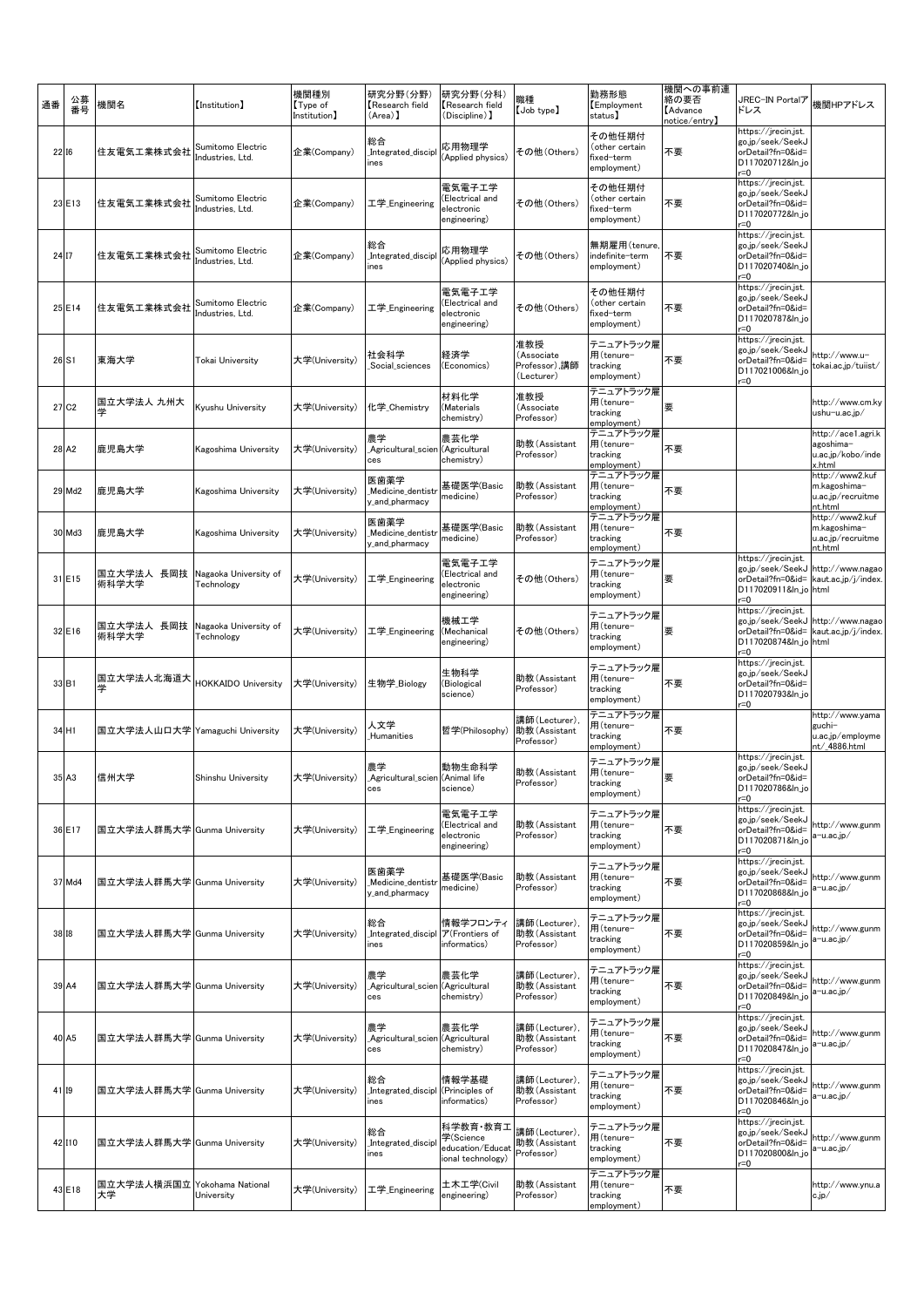| 通番 | 公募<br>番号          | 機関名                                        | [Institution]                                                                           | 機関種別<br>Type of<br>Institution]                                 | 研究分野(分野)<br>Research field<br>(Area) ]              | 研究分野(分科)<br>Research field<br>(Discipline) 】            | 職種<br>$[$ Job type $]$                                     | 勤務形態<br>Employment<br>status]                                                                         | 機関への事前連<br>絡の要否<br><b>Advance</b><br>notice/entry】 | JREC-IN Portalア<br>ドレス                                                                      | 機関HPアドレス                                                   |
|----|-------------------|--------------------------------------------|-----------------------------------------------------------------------------------------|-----------------------------------------------------------------|-----------------------------------------------------|---------------------------------------------------------|------------------------------------------------------------|-------------------------------------------------------------------------------------------------------|----------------------------------------------------|---------------------------------------------------------------------------------------------|------------------------------------------------------------|
|    | 44 111            |                                            | 国立大学法人山梨大学 University of Yamanashi 大学(University)                                       |                                                                 | 総合<br>Integrated_discipl<br>ines                    | 人間情報学<br>(Human<br>informatics)                         | 助教(Assistant<br>Professor)                                 | テニュアトラック雇<br>用(tenure-<br>tracking<br>employment)                                                     | 要                                                  | https://jrecin.jst<br>go.jp/seek/SeekJ<br>orDetail?fn=0&id=<br>D117021003&ln_jo<br>r=0      | http://www.yama<br>nashi.ac.jp/                            |
|    | 45 112            |                                            | 国立大学法人山梨大学 University of Yamanashi 大学(University)                                       |                                                                 | 総合<br>Integrated_discipl<br>ines                    | 人間医工学<br>(Biomedical<br>engineering)                    | 助教(Assistant<br>Professor)                                 | テニュアトラック雇<br>用(tenure-<br>tracking<br>employment)                                                     | 不要                                                 | https://jrecin.jst<br>go.jp/seek/SeekJ<br>orDetail?fn=0&id=<br>D117020987&ln_jc<br>r=0      | http://www.yama<br>nashi.ac.jp/                            |
|    | 46 S <sub>2</sub> | 三菱電機株式会社                                   | MITSUBISHI ELECTRIC<br>CORPORATION                                                      | 企業(Company)                                                     | 社会科学<br>Social sciences                             | 経営学<br>(Management)                                     | 主任研究員<br>(Senior<br>researcher)                            | その他任期付<br>(other certain<br>fixed-term<br>employment)                                                 | 不要                                                 |                                                                                             | http://www.mitsu<br>bishielectric.co.jp                    |
|    | 47 113            | 国立大学法人 岐阜大<br>学                            | <b>GIFU University</b>                                                                  | 大学(University)                                                  | 総合<br>Integrated_discipl<br>ines                    | 生体分子科学<br>(Biomolecular<br>science)                     | 准教授<br>(Associate<br>Professor)                            | テニュアトラック雇<br>用(tenure-<br>tracking<br>employment)                                                     | 不要                                                 | https://jrecin.jst.<br>go.jp/seek/SeekJ<br>orDetail?fn=0&id=<br>D117020592&ln_jc<br>$r = 0$ | http://www.orchi<br>d.gifu-u.ac.jp/                        |
|    | 48 A6             | 株式会社ユーグレナ                                  | euglena Co., Ltd.                                                                       | 企業(Company)                                                     | 農学<br>Agricultural_scien<br>ces                     | 農芸化学<br>(Agricultural<br>chemistry)                     | グループリーダー<br>(group leader),主<br>任研究員(Senior<br>researcher) | 無期雇用(tenure<br>ndefinite-term<br>employment)                                                          | 不要                                                 |                                                                                             | http://www.eugle<br>na.jp/recruit/                         |
|    | 49 E19            | 東北大学                                       | Tohoku University                                                                       | 大学(University)                                                  | 工学 Engineering                                      | 材料工学<br>(Material<br>engineering)                       | 准教授<br>(Associate<br>Professor)                            | テニュアトラック雇<br>用(tenure-<br>tracking<br>employment)                                                     | 要                                                  |                                                                                             | http://www.wpi-<br>aimr.tohoku.ac.jp/<br>ip/index.html     |
|    | 50 Md5            | 東北大学                                       | Tohoku University                                                                       | 大学(University)                                                  | 医歯薬学<br>Medicine dentistr<br>y_and_pharmacy         | 基礎医学(Basic<br>medicine)                                 | 准教授<br>(Associate<br>Professor)                            | テニュアトラック雇<br>用(tenure-<br>tracking<br>employment)                                                     | 不要                                                 |                                                                                             | http://www.tohok<br>u.ac.jp/                               |
|    | 51 E20            | 東北大学                                       | Tohoku University                                                                       | 大学(University)                                                  | 工学_Engineering                                      | 電気電子工学<br>(Electrical and<br>electronic<br>engineering) | 准教授<br>(Associate<br>Professor)                            | テニュアトラック雇<br>用(tenure-<br>tracking<br>employment)                                                     | 不要                                                 | https://jrecin.jst.<br>go.jp/seek/SeekJ<br>orDetail?fn=0&id=<br>D117021255&ln.jd<br>$= 0$   | http://www.riec.t<br>ohoku.ac.jp/infor<br>mation/proposals |
|    | 52 C3             | 東北大学                                       | Tohoku University                                                                       | 大学(University)                                                  | 化学_Chemistry                                        | 複合化学(Applied<br>chemistry)                              | 助教 (Assistant<br>Professor)                                | 無期雇用(tenure,<br>ndefinite-term<br>employment)                                                         | 要                                                  | https://jrecin.jst.<br>go.jp/seek/SeekJ<br>orDetail?fn=4&id=<br>D117030358&ln_jc<br>$=0$    | http://www.sci.to<br>hoku.ac.jp/                           |
|    | 53 C4             | 東北大学                                       | Tohoku University                                                                       | 大学(University)                                                  | 化学_Chemistry                                        | 基礎化学(Basic<br>chemistry)                                | 助教(Assistant<br>Professor)                                 | 無期雇用(tenure,<br>indefinite-term<br>employment)                                                        | 要                                                  | https://jrecin.jst.<br>go.jp/seek/SeekJ<br>orDetail?fn=4&id=<br>D117030281&ln.jd<br>r=0     | http://www.sci.to<br>hoku.ac.jp/                           |
|    | 54 E21            | 国立大学法人山形大学 Yamagata University             |                                                                                         | 大学(University)                                                  | 工学_Engineering                                      | 電気電子工学<br>Electrical and<br>electronic<br>engineering)  | 助教(Assistant<br>Professor)                                 | 無期雇用(tenure<br>indefinite-term<br>employment)                                                         | 不要                                                 | https://jrecin.jst.<br>go.jp/seek/SeekJ<br>orDetail?fn=0&id=<br>D117021032&ln_jo<br>r=0     |                                                            |
|    | 55 E22            | 国立大学法人山形大学 Yamagata University             |                                                                                         | 大学(University)                                                  | 工学_Engineering                                      | 機械工学<br>(Mechanical<br>engineering)                     | 助教(Assistant<br>Professor)                                 | 無期雇用(tenure,<br>indefinite-term<br>employment)                                                        | 要                                                  | https://jrecin.jst.<br>go.jp/seek/SeekJ<br>orDetail?fn=0&id=<br>D117021010&ln_jo<br>r=0     |                                                            |
|    | 56 C5             | 国立大学法人山形大学 Yamagata University             |                                                                                         | 大学(University)                                                  | 化学_Chemistry                                        | 複合化学(Applied<br>chemistry)                              | 助教 (Assistant<br>Professor)                                | 無期雇用(tenure<br>indefinite-term<br>employment)                                                         | 不要                                                 | https://jrecin.jst.<br>go.jp/seek/SeekJ<br>orDetail?fn=0&id=<br>D117021007&ln_jo<br>$= 0$   |                                                            |
|    | 57 C6             | ヒューマン・メタボロー<br>ム・テクノロジーズ株式<br>会社           | Human Metabolome<br>Technologies , Inc.                                                 | 企業(Company)                                                     | 化学_Chemistry                                        | 複合化学(Applied<br>chemistry)                              | その他 (Others)                                               | 無期雇用(tenure,<br>indefinite-term<br>employment),そ<br>の他任期付<br>(other certain<br>fixed–term             | 不要                                                 |                                                                                             | http://humanmet<br>abolome.com/                            |
|    | 58 Mp2            | ヒューマン・メタボロー<br>ム・テクノロジーズ株式<br>会社           | luman Metabolome<br>Technologies , Inc.                                                 | 企業(Company)                                                     | 数物系科学<br>Mathematical an<br>d_physical_scienc       | 数学<br>(Mathematics)                                     | その他 (Others)                                               | 無期雇用(tenure,<br>indefinite–term<br>employment)                                                        | 不要                                                 |                                                                                             | http://humanmet<br>abolome.com/                            |
|    | 59 C7             | 国立研究開発法人産業<br>技術総合研究所                      | National Institute of<br><b>Advanced Industrial</b><br>Science and<br>Technology (AIST) | 国立研究開発法<br>人(National<br>Research and<br>Development<br>Agency) | 化学 Chemistry                                        | 材料化学<br>(Materials<br>chemistry)                        | 主任研究員<br>(Senior<br>researcher),その<br>他(Others)            | 無期雇用(tenure<br>indefinite-term<br>employment),テ<br>ニュアトラック雇<br>用(tenure-<br>tracking                  | 不要                                                 |                                                                                             | http://www.aist.g<br>o.jp/aist_j/humanr<br>es/index.html   |
|    | 60 Mp3            | 国立研究開発法人産業<br>技術総合研究所                      | National Institute of<br><b>Advanced Industrial</b><br>Science and<br>Technology (AIST) | 国立研究開発法<br>人(National<br>Research and<br>Development<br>Agency) | 数物系科学<br>Mathematical_an<br>d physical scienc<br>es | 地球惑星科学<br>(Earth and<br>planetary<br>science)           | 主任研究員<br>(Senior<br>researcher),その<br>他(Others)            | 無期雇用(tenure<br>indefinite-term<br>employment),テ<br>ニュアトラック雇<br>用(tenure-<br>tracking                  | 不要                                                 |                                                                                             | http://www.aist.g<br>o.jp/aist_j/humanı<br>es/index.html   |
|    | 61 I14            | 国立研究開発法人産業<br>技術総合研究所                      | National Institute of<br>Advanced Industrial<br>Science and<br>Technology (AIST)        | 国立研究開発法<br>人(National<br>Research and<br>Development<br>Agency) | 総合<br>Integrated_discipl<br>ines                    | ナノ・マイクロ科学<br>(Nano/Micro<br>science)                    | 主任研究員<br>(Senior<br>researcher),その<br>他(Others)            | 無期雇用(tenure<br>indefinite-term<br>employment), $\bar{\bm{\tau}}$<br>ニュアトラック雇<br>用(tenure-<br>tracking | 不要                                                 |                                                                                             | http://www.aist.g<br>o.jp/aist_j/humanı<br>es/index.html   |
|    | 62 E23            | 国立研究開発法人産業  Advanced Industrial<br>技術総合研究所 | National Institute of<br>Science and<br>Technology (AIST)                               | 国立研究開発法<br>人(National<br>Research and<br>Development<br>Agency) | 工学_Engineering                                      | 電気電子工学<br>(Electrical and<br>electronic<br>engineering) | 主任研究員<br>(Senior<br>researcher),その<br>他(Others)            | 無期雇用(tenure<br>indefinite-term<br>employment),テ<br>ニュアトラック雇<br>用(tenure-<br>tracking                  | 不要                                                 |                                                                                             | http://www.aist.g<br>o.jp/aist_j/humanı<br>es/index.html   |
|    | 63 E24            | 国立研究開発法人産業<br>技術総合研究所                      | National Institute of<br><b>Advanced Industrial</b><br>Science and<br>Technology (AIST) | 国立研究開発法<br>人(National<br>Research and<br>Development<br>Agency) | 工学_Engineering                                      | 電気電子工学<br>(Electrical and<br>electronic<br>engineering) | 主任研究員<br>(Senior<br>researcher),その<br>他 (Others)           | 無期雇用(tenure,<br>indefinite-term<br>employment),テ<br>ニュアトラック雇<br>用(tenure-<br>tracking                 | 不要                                                 |                                                                                             | http://www.aist.g<br>o.jp/aist_j/humanı<br>es/index.html   |
|    | 64 C8             | 国立研究開発法人産業<br>技術総合研究所                      | National Institute of<br><b>Advanced Industrial</b><br>Science and<br>Technology (AIST) | 国立研究開発法<br>人(National<br>Research and<br>Development<br>Agency) | 化学_Chemistry                                        | 材料化学<br>(Materials<br>chemistry)                        | 主任研究員<br>(Senior<br>researcher),その<br>他(Others)            | 無期雇用(tenure<br>indefinite-term<br>employment) ,テ<br>ニュアトラック雇<br>用(tenure-<br>tracking                 | 不要                                                 |                                                                                             | http://www.aist.g<br>o.jp/aist_j/humanı<br>es/index.html   |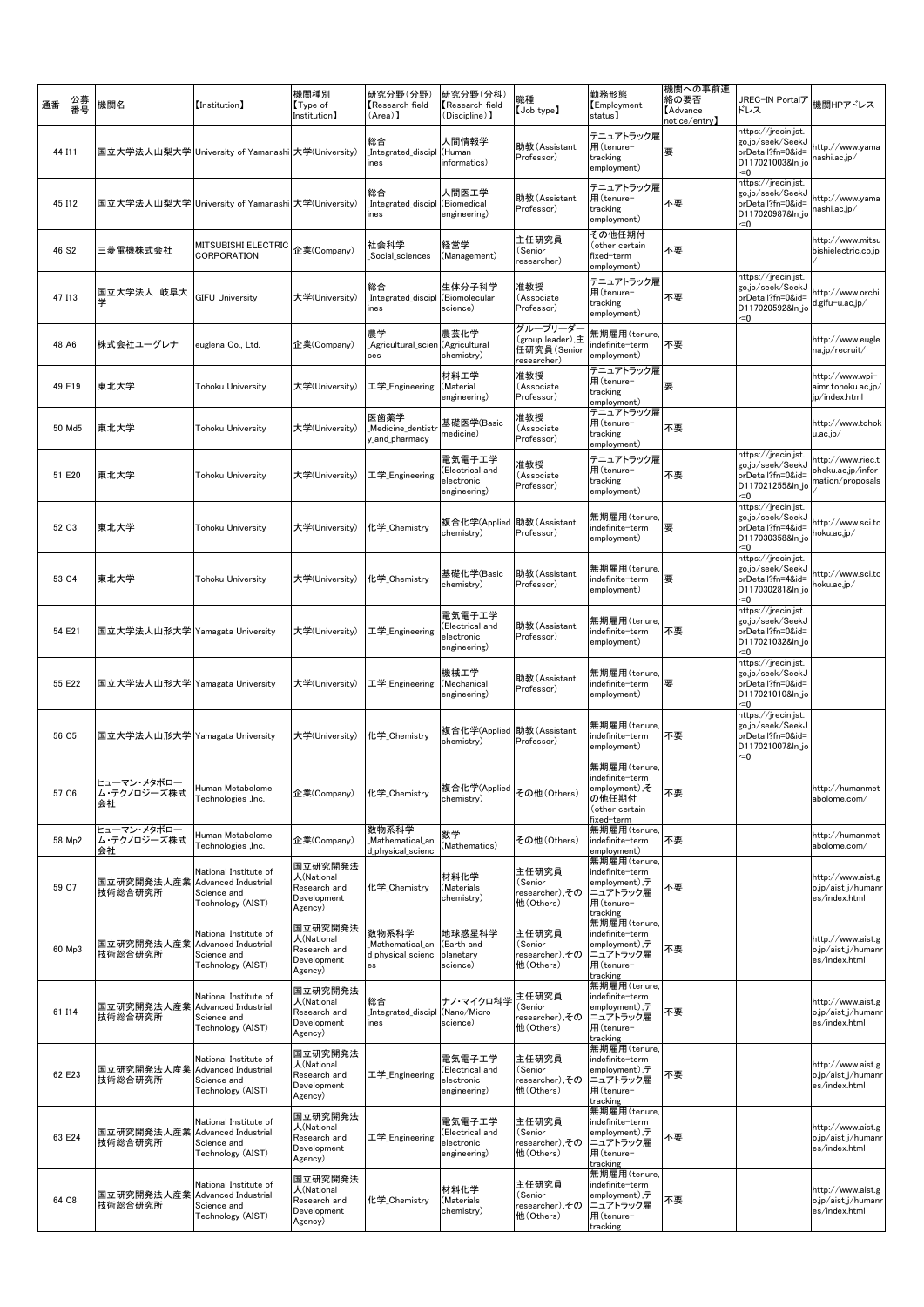| 通番 |                   | 公募<br>番号 | 機関名                                        | [Institution]                                                                           | 機関種別<br>Type of<br>Institution]                                 | 研究分野(分野)<br>Research field<br>(Area) 】                     | 研究分野(分科)<br>Research field<br>(Discipline) 】   | 職種<br>[Job type]                                 | 勤務形態<br>Employment<br>status)                                                                                | 機関への事前連<br>絡の要否<br><b>Advance</b><br>notice/entry】 | JREC-IN Portalア<br>ドレス                                                                  | 機関HPアドレス                                                          |
|----|-------------------|----------|--------------------------------------------|-----------------------------------------------------------------------------------------|-----------------------------------------------------------------|------------------------------------------------------------|------------------------------------------------|--------------------------------------------------|--------------------------------------------------------------------------------------------------------------|----------------------------------------------------|-----------------------------------------------------------------------------------------|-------------------------------------------------------------------|
|    | 65 C9             |          | 国立研究開発法人産業<br>技術総合研究所                      | National Institute of<br><b>Advanced Industrial</b><br>Science and<br>Technology (AIST) | 国立研究開発法<br>人(National<br>Research and<br>Development<br>Agency) | 化学_Chemistry                                               | 材料化学<br>(Materials<br>chemistry)               | 主任研究員<br>(Senior<br>researcher),その<br>他(Others)  | 無期雇用(tenure<br>indefinite-term<br>employment),テ<br>ニュアトラック雇<br>用(tenure-<br>tracking                         | 不要                                                 |                                                                                         | http://www.aist.g<br>o.jp/aist_j/humanı<br>es/index.html          |
|    | 66 C10            |          | 国立研究開発法人産業  Advanced Industrial<br>技術総合研究所 | National Institute of<br>Science and<br>Technology (AIST)                               | 国立研究開発法<br>人(National<br>Research and<br>Development<br>Agency) | 化学_Chemistry                                               | 材料化学<br>(Materials<br>chemistry)               | 主任研究員<br>(Senior<br>researcher),その<br>他(Others)  | 無期雇用(tenure<br>indefinite-term<br>employment), $\bar{\bm{\tau}}$<br>ニュアトラック雇<br>用(tenure-<br>tracking        | 不要                                                 |                                                                                         | http://www.aist.g<br>o.jp/aist_j/humanı<br>es/index.html          |
|    | 67 115            |          | 国立研究開発法人産業  Advanced Industrial<br>技術総合研究所 | National Institute of<br>Science and<br>Technology (AIST)                               | 国立研究開発法<br>人(National<br>Research and<br>Development<br>Agency) | 総合<br>Integrated_discipl (Computational<br>ines            | 計算科学<br>science)                               | 主任研究員<br>(Senior<br>researcher),その<br>他(Others)  | 無期雇用(tenure<br>indefinite-term<br>employment),テ<br>ニュアトラック雇<br>用(tenure-                                     | 不要                                                 |                                                                                         | http://www.aist.g<br>o.jp/aist_j/humanı<br>es/index.html          |
|    | 68 I16            |          | 国立研究開発法人産業<br>技術総合研究所                      | National Institute of<br><b>Advanced Industrial</b><br>Science and<br>Technology (AIST) | 国立研究開発法<br>人(National<br>Research and<br>Development<br>Agency) | 総合<br>Integrated_discipl<br>ines                           | 情報学基礎<br>(Principles of<br>informatics)        | 主任研究員<br>(Senior<br>researcher),その<br>他(Others)  | <br><u>tracking</u><br>無期雇用(tenure,<br>indefinite-term<br>employment),テ<br>ニュアトラック雇<br>用(tenure-<br>tracking | 不要                                                 |                                                                                         | http://www.aist.g<br>o.jp/aist_j/humanı<br>es/index.html          |
|    | 69 117            |          | 国立研究開発法人産業<br>技術総合研究所                      | National Institute of<br>Advanced Industrial<br>science and Technology                  | 国立研究開発法<br>人(National<br>Research and<br>Development<br>Agency) | 総合<br>Integrated_discipl<br>ines                           | 人間医工学<br>(Biomedical<br>engineering)           | 主任研究員<br>(Senior<br>researcher),その<br>他(Others)  | 無期雇用(tenure<br>indefinite-term<br>employment), $\bar{\bm{\tau}}$<br>ニュアトラック雇<br>用(tenure-<br>tracking        | 不要                                                 |                                                                                         | http://www.aist.g<br>o.jp/aist_j/humanı<br>es/index.html          |
|    | 70 Md6            |          | 国立研究開発法人産業<br>技術総合研究所                      | National Institute of<br>Advanced Industrial<br>science and Technology                  | 国立研究開発法<br>人(National<br>Research and<br>Development<br>Agency) | 医歯薬学<br>_Medicine_dentistr  薬学(Pharmacy)<br>y_and_pharmacy |                                                | 主任研究員<br>(Senior<br>researcher),その<br>他(Others)  | 無期雇用(tenure<br>indefinite-term<br>employment) .テ<br>ニュアトラック雇<br>用(tenure-<br>tracking                        | 不要                                                 |                                                                                         | http://www.aist.g<br>o.jp/aist_j/humanı<br>es/index.html          |
|    | 71 E25            |          | 国立大学法人宇都宮大<br>学                            | Utsunomiya University                                                                   | 大学(University)                                                  | 工学_Engineering                                             | 機械工学<br>(Mechanical<br>engineering)            | 助教(Assistant<br>Professor)                       | テニュアトラック雇<br>用(tenure-<br>tracking<br>employment)                                                            | 不要                                                 | https://jrecin.jst.<br>go.jp/seek/SeekJ<br>orDetail?fn=0&id=<br>D117020603&ln_jc<br>r=0 | http://www.utsun<br>omiya-<br>u.ac.jp/outline/sa<br>you.php       |
|    | <b>72118</b>      |          | 日本電気株式会社                                   | <b>NEC</b>                                                                              | 企業(Company)                                                     | 総合<br>Integrated_discipl<br>ines                           | 計算科学<br>(Computational<br>science)             | その他 (Others)                                     | その他任期付<br>(other certain<br>fixed-term<br>employment)                                                        | 不要                                                 |                                                                                         | http://jpn.nec.co<br>m/rd/index.html                              |
|    | 73 B <sub>2</sub> |          | 日本電気株式会社                                   | <b>NEC</b>                                                                              | 企業(Company)                                                     | 生物学_Biology                                                | 生物科学<br>(Biological<br>science)                | 主任研究員<br>(Senior<br>researcher)                  | その他任期付<br>(other certain<br>fixed-term<br>employment)                                                        | 不要                                                 |                                                                                         | http://jpn.nec.co<br>m/rd/index.html                              |
|    | 74 E26            |          | JFEスチール株式会社 JFE Steel Corporation          |                                                                                         | 企業(Company)                                                     | 工学 Engineering                                             | 機械工学<br>(Mechanical<br>engineering)            | 主任研究員<br>(Senior<br>researcher),その<br>他(Others)  | その他任期付<br>(other certain<br>fixed-term<br>employment)                                                        | 要                                                  |                                                                                         | http://www.jfe-<br>steel.co.jp/saiyou<br>/takuetsu_index.h<br>tml |
|    | 75 E27            |          | JFEスチール株式会社 JFE Steel Corporation          |                                                                                         | 企業(Company)                                                     | 工学_Engineering                                             | 機械工学<br>(Mechanical<br>engineering)            | 主任研究員<br>(Senior<br>researcher),その<br>他(Others)  | その他任期付<br>(other certain<br>fixed-term<br>employment)                                                        | 要                                                  |                                                                                         | http://www.jfe-<br>steel.co.jp/saiyou<br>/takuetsu_index.h<br>tml |
|    | 76 E28            |          | JFEスチール株式会社 JFE Steel Corporation          |                                                                                         | 企業(Company)                                                     | 工学 Engineering                                             | 機械工学<br>(Mechanical<br>engineering)            | 主任研究員<br>(Senior<br>researcher),その<br>他(Others)  | その他任期付<br>(other certain<br>fixed-term<br>employment)                                                        | 要                                                  |                                                                                         | http://www.jfe-<br>steel.co.jp/saiyou<br>/takuetsu_index.h<br>tml |
|    | 77 E29            |          | JFEスチール株式会社 JFE Steel Corporation          |                                                                                         | 企業(Company)                                                     | 工学_Engineering (Mechanical                                 | 機械工学<br>engineering)                           | 主任研究員<br>Senior<br>researcher),その<br>他(Others)   | その他任期付<br>(other certain<br>fixed-term<br>employment)                                                        | 要                                                  |                                                                                         | http://www.jfe-<br>steel.co.jp/saiyou<br>/takuetsu_index.h<br>tml |
|    | 78 E30            |          | JFEスチール株式会社 JFE Steel Corporation          |                                                                                         | 企業(Company)                                                     | 工学_Engineering                                             | 機械工学<br>(Mechanical<br>engineering)            | 主任研究員<br>(Senior<br>researcher),その<br>他(Others)  | その他任期付<br>(other certain<br>fixed-term<br>employment)                                                        | 要                                                  |                                                                                         | http://www.jfe-<br>steel.co.jp/saiyou<br>/takuetsu_index.h<br>tml |
|    | 79 E31            |          | JFEスチール株式会社                                | JFE Steel Corporation                                                                   | 企業(Company)                                                     | 工学 <sub>_</sub> Engineering                                | 材料工学<br>(Material<br>engineering)              | 主任研究員<br>(Senior<br>researcher),その<br>他(Others)  | その他任期付<br>(other certain<br>fixed-term<br>employment)                                                        | 要                                                  |                                                                                         | http://www.jfe-<br>steel.co.jp/saiyou<br>/takuetsu_index.h<br>tml |
|    | 80 E32            |          | JFEスチール株式会社 JFE Steel Corporation          |                                                                                         | 企業(Company)                                                     | 工学 Engineering                                             | 材料工学<br>(Material<br>engineering)              | 主任研究員<br>(Senior<br>researcher)                  | その他任期付<br>(other certain<br>fixed-term<br>employment)                                                        | 要                                                  |                                                                                         | http://www.jfe-<br>steel.co.jp/saiyou<br>/takuetsu_index.h<br>tml |
|    | 81 E33            |          | JFEスチール株式会社 JFE Steel Corporation          |                                                                                         | 企業(Company)                                                     | 工学_Engineering                                             | 土木工学(Civil<br>engineering)                     | 主任研究員<br>(Senior<br>researcher),その<br>他 (Others) | その他任期付<br>(other certain<br>fixed-term<br>employment)                                                        | 要                                                  |                                                                                         | http://www.jfe-<br>steel.co.jp/saiyou<br>/takuetsu_index.h<br>tml |
|    | 82 E34            |          | JFEスチール株式会社 JFE Steel Corporation          |                                                                                         | 企業(Company)                                                     | 工学_Engineering                                             | 材料工学<br>(Material<br>engineering)              | 主任研究員<br>(Senior<br>researcher)                  | その他任期付<br>(other certain<br>fixed-term<br><u>employment)</u>                                                 | 要                                                  |                                                                                         | http://www.jfe-<br>steel.co.jp/saiyou<br>/takuetsu_index.h<br>tml |
|    | 83 E35            |          | JFEスチール株式会社  JFE Steel Corporation         |                                                                                         | 企業(Company)                                                     | 工学 <sub>_</sub> Engineering                                | プロセス・化学工<br>(Process/Chemic<br>al engineering) | 主任研究員<br>(Senior<br>researcher),その<br>他(Others)  | その他任期付<br>(other certain<br>fixed-term<br>employment)                                                        | 要                                                  |                                                                                         | http://www.jfe-<br>steel.co.jp/saiyou<br>/takuetsu_index.h<br>tml |
|    | 84 B3             |          | 国立研究開発法人理化<br>学研究所                         | <b>RIKEN</b>                                                                            | 国立研究開発法<br>人(National<br>Research and<br>Development<br>Agency) | 生物学_Biology                                                | 生物科学<br>(Biological<br>science)                | その他(Others)                                      | その他任期付<br>(other certain<br>fixed-term<br>employment)                                                        | 要                                                  |                                                                                         | http://www.riken.<br>p/careers/resear<br>chers/20170301<br>6/     |
|    | 85 Md7            |          | 国立研究開発法人理化<br>学研究所                         | <b>RIKEN</b>                                                                            | 国立研究開発法<br>人(National<br>Research and<br>Development<br>Agency) | 医歯薬学<br>Medicine_dentist<br>y_and_pharmacy                 | 基礎医学(Basic<br>medicine)                        | その他 (Others)                                     | その他任期付<br>(other certain<br>fixed-term<br>employment)                                                        | 要                                                  |                                                                                         | http://www.riken.<br>p/careers/resear<br>chers/20170301<br>3/     |
|    | 86 119            |          | 国立研究開発法人理化<br>学研究所                         | <b>RIKEN</b>                                                                            | 国立研究開発法<br>人(National<br>Research and<br>Development<br>Agency) | 総合<br>Integrated_discipl<br>ines                           | 計算科学<br>(Computational<br>science)             | その他(Others)                                      | その他任期付<br>other certain)<br>fixed–term<br>employment)                                                        | 要                                                  |                                                                                         | http://www.riken.<br>p/careers/resear<br>chers/20170301_<br>5/    |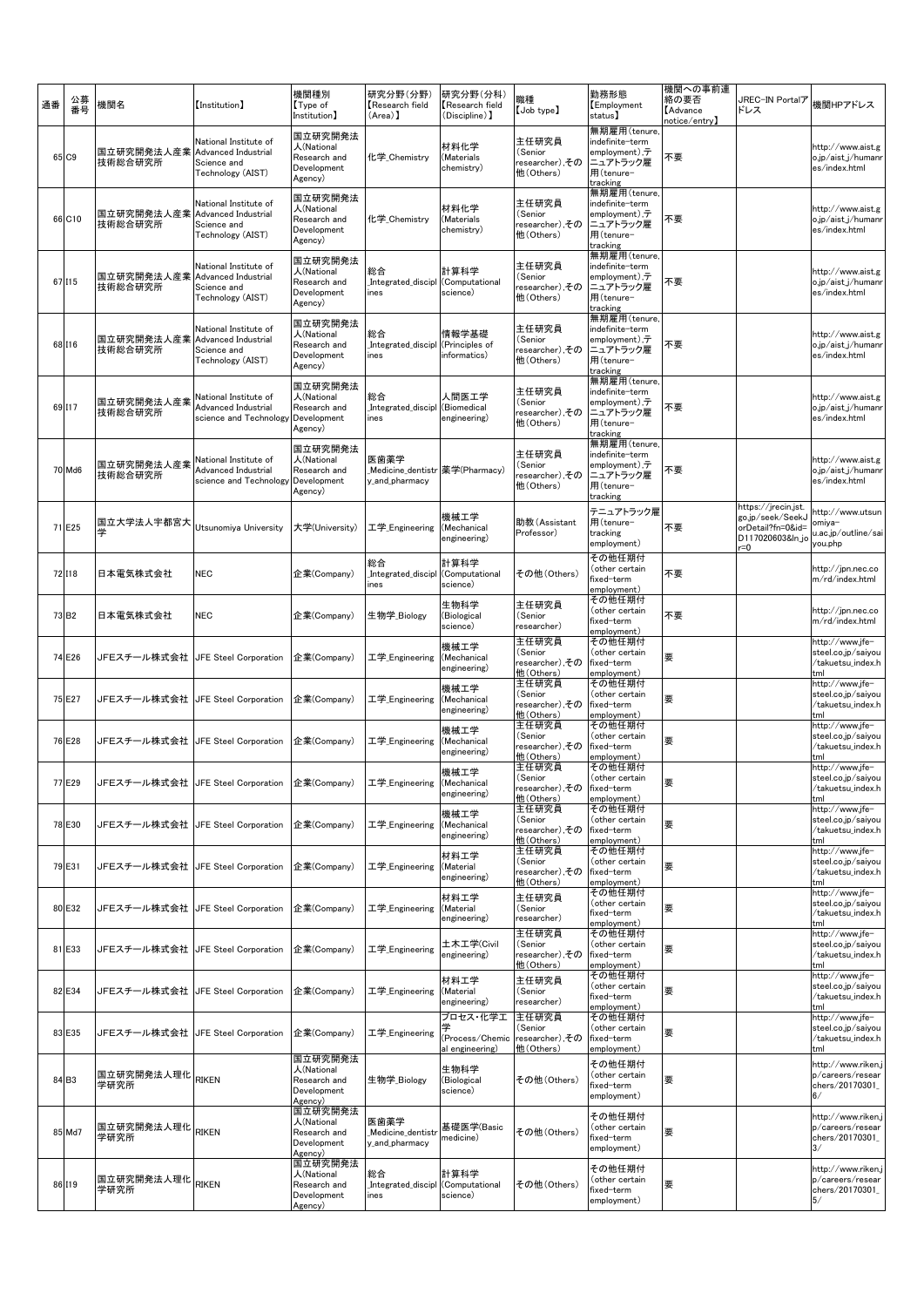| 通番 |          | 公募<br>番号 | 機関名                            | (Institution)                     | 機関種別<br>Type of<br>Institution]                                 | 研究分野(分野)<br>Research field<br>(Area) 】              | 研究分野(分科)<br>Research field<br>(Discipline) 】                         | 職種<br>$[$ Job type $]$                                         | 勤務形態<br>Employment<br>status]                                  | 機関への事前連<br>絡の要否<br><b>Advance</b><br>notice/entry】 | JREC-IN Portalア<br>ドレス                                                                      | 機関HPアドレス                                                                                            |
|----|----------|----------|--------------------------------|-----------------------------------|-----------------------------------------------------------------|-----------------------------------------------------|----------------------------------------------------------------------|----------------------------------------------------------------|----------------------------------------------------------------|----------------------------------------------------|---------------------------------------------------------------------------------------------|-----------------------------------------------------------------------------------------------------|
|    | 87 120   |          | 国立研究開発法人理化 RIKEN<br>学研究所       |                                   | 国立研究開発法<br>人(National<br>Research and<br>Development<br>Agency) | 総合<br>Integrated_discipl<br>ines                    | 計算科学<br>(Computational<br>science)                                   | その他(Others)                                                    | その他任期付<br>(other certain<br>fixed-term<br>employment)          | 要                                                  |                                                                                             | http://www.riken.j<br>p/careers/resear<br>chers/20170301<br>4/                                      |
|    | 88 Mp4   |          | 国立研究開発法人理化<br>学研究所             | RIKEN                             | 国立研究開発法<br>人(National<br>Research and<br>Development<br>Agency) | 数物系科学<br>Mathematical_an<br>d_physical_scienc       | 物理学(Physics)                                                         | その他 (Others)                                                   | その他任期付<br>(other certain<br>fixed-term<br>employment)          | 要                                                  |                                                                                             | http://www.riken.j<br>p/careers/resear<br>chers/20170301<br>2/                                      |
|    | 89 121   |          | 国立研究開発法人理化<br>学研究所             | <b>RIKEN</b>                      | 国立研究開発法<br>人(National<br>Research and<br>Development<br>Agency) | 総合<br>Integrated_discipl_<br>ines                   | 計算科学<br>(Computational<br>science)                                   | その他 (Others)                                                   | その他任期付<br>(other certain<br>fixed-term<br>employment)          | 要                                                  |                                                                                             | http://www.brain.<br>riken.jp/jp/career<br>s/201703_02.html                                         |
|    | 90 122   |          | 国立研究開発法人理化<br>学研究所             | RIKEN                             | 国立研究開発法<br>人(National<br>Research and<br>Development<br>Agency) | 総合<br>Integrated_discipl<br>ines                    | 人間情報学<br>(Human<br>informatics)                                      | その他 (Others)                                                   | その他任期付<br>(other certain<br>fixed-term<br>employment)          | 要                                                  |                                                                                             | http://www.brain.<br>riken.jp/jp/career<br>s/201703_03.html                                         |
|    | 91 123   |          | 国立研究開発法人理化<br>学研究所             | <b>RIKEN</b>                      | 国立研究開発法<br>人(National<br>Research and<br>Development<br>Agency) | 総合<br>Integrated_discipl<br>ines                    | 神経科学<br>(Neuroscience)                                               | その他 (Others)                                                   | その他任期付<br>(other certain<br>fixed-term<br>employment)          | 要                                                  |                                                                                             | http://www.brain.<br>riken.jp/jp/career<br>s/201703_01.html                                         |
|    | 92 Md8   |          | 国立研究開発法人理化<br>学研究所             | <b>RIKEN</b>                      | 国立研究開発法<br>人(National<br>Research and<br>Development<br>Agency) | 医歯薬学<br>Medicine_dentist<br>y_and_pharmacy          | 基礎医学(Basic<br>medicine)                                              | その他 (Others)                                                   | その他任期付<br>(other certain<br>fixed-term<br>employment)          | 要                                                  |                                                                                             | http://www.riken.j<br>p/careers/resear<br>chers/20170301/                                           |
|    | 93 Md9   |          | 国立大学法人熊本大学 Kumamoto University |                                   | 大学(University)                                                  | 医歯薬学<br>Medicine_dentist<br>y_and_pharmacy          | 基礎医学(Basic<br>medicine)                                              | 准教授<br>(Associate<br>Professor)                                | 無期雇用(tenure,<br>indefinite-term<br>employment)                 | 要                                                  | https://jrecin.jst.<br>go.jp/seek/SeekJ<br>orDetail?fn=0&id=<br>D117020737&ln_jo<br>r=0     |                                                                                                     |
|    | 94 E36   |          | 国立大学法人熊本大学 Kumamoto University |                                   | 大学(University)                                                  | 工学 Engineering                                      | 材料工学<br>(Material<br>engineering)                                    | 助教(Assistant<br>Professor)                                     | テニュアトラック雇<br>用(tenure-<br>tracking<br>employment)              | 要                                                  | https://jrecin.jst.<br>go.jp/seek/SeekJ<br>orDetail?fn=0&id=<br>D117020727&ln_jo<br>$= 0$   |                                                                                                     |
|    | 95 Mp5   |          | 国立大学法人熊本大学 Kumamoto University |                                   | 大学(University)                                                  | 数物系科学<br>Mathematical_an<br>d_physical_scienc<br>es | 数学<br>(Mathematics)                                                  | 准教授<br>(Associate<br>Professor)                                | 無期雇用(tenure,<br>indefinite-term<br>employment)                 | 要                                                  | https://jrecin.jst.<br>go.jp/seek/SeekJ<br>orDetail?fn=0&id=<br>D117020129&ln_jo<br>r=0     |                                                                                                     |
|    | 96 124   |          | 国立大学法人 長崎大<br>学                | Nagasaki University               | 大学(University)                                                  | 総合<br>Integrated_discip<br>ines                     | 環境創成学<br>(Sustainable and<br>environmental<br>system<br>development) | 准教授<br>(Associate<br>Professor),助教<br>(Assistant<br>Professor) | その他任期付<br>(other certain<br>fixed-term<br>employment)          | 不要                                                 | https://jrecin.jst.<br>go.jp/seek/SeekJ<br>orDetail?fn=4&id=<br>D117030724&ln_jo<br>$r = 0$ | http://www.fe.nag<br>asaki-u.ac.jp<br>http://www.fe.nag<br>asaki-<br>u.ac.jp/english/in<br>dex.html |
|    | 97 Md10  |          | 国立大学法人 長崎大<br>学                | Nagasaki University               | 大学(University)                                                  | 医歯薬学<br>_Medicine_dentistı<br>y_and_pharmacy        | 内科系臨床医学<br>(Clinical internal<br>medicine)                           | 助教(Assistant<br>Professor)                                     | テニュアトラック雇<br>用(tenure-<br>tracking<br>employment)              | 要                                                  | https://jrecin.jst.<br>go.jp/seek/SeekJ<br>orDetail?fn=0&id=<br>D117020522&ln_jo<br>$r = 0$ | http://www.mdp.n<br>agasaki-u.ac.jp/                                                                |
|    | 98 125   |          | 九州工業大学                         | Kyushu Institute of<br>Technology | 大学(University)                                                  | 総合<br>Integrated_discipl<br>ines                    | 計算基盤<br>(Computing<br>technologies)                                  | 准教授<br>(Associate<br>Professor),助教<br>(Assistant<br>Professor) | テニュアトラック雇<br>用(tenure-<br>tracking<br>employment)              | 要                                                  | https://jrecin.jst.<br>go.jp/seek/SeekJ<br>orDetail?fn=0&id=<br>D117021227&ln_jo<br>$= 0$   | http://www.kyute<br>ch.ac.jp/informati<br>on/kyousyokuin.h<br>tml                                   |
|    | 99 E37   |          | 九州工業大学                         | Kyushu Institute of<br>Technology | 大学(University)                                                  | 工学_Engineering                                      | 電気電子工学<br>Electrical and)<br>electronic<br>engineering)              | 准教授<br>(Associate<br>Professor),助教<br>(Assistant<br>Professor) | テニュアトラック雇<br>用(tenure-<br>tracking<br>employment)              | 要                                                  | https://jrecin.jst.<br>go.ip/seek/SeekJ<br>orDetail?fn=0&id=<br>D117021217&ln_jo<br>$= 0$   | http://www.kyute<br>ch.ac.jp/informati<br>on/kyousyokuin.h<br>tml                                   |
|    | 100 E38  |          | 九州工業大学                         | Kyushu Institute of<br>Technology | 大学(University)                                                  | 工学_Engineering                                      | 電気電子工学<br>Electrical and<br>electronic<br>engineering)               | 准教授<br>(Associate<br>Professor),助教<br>(Assistant<br>Professor) | テニュアトラック雇<br>用(tenure-<br>tracking<br>employment)              | 要                                                  | https://jrecin.jst.<br>go.jp/seek/SeekJ<br>orDetail?fn=0&id=<br>D117021179&ln_jo<br>$r = 0$ | http://www.kyute<br>ch.ac.jp/informati<br>on/kyousyokuin.h<br>tml                                   |
|    | 101 E39  |          | 九州工業大学                         | Kyushu Institute of<br>Technology | 大学(University)                                                  | 工学_Engineering                                      | 総合工学<br>(Integrated<br>engineering)                                  | 准教授<br>(Associate<br>Professor),助教<br>(Assistant<br>Professor) | テニュアトラック雇<br>用(tenure-<br>tracking<br>employment)              | 要                                                  | https://jrecin.jst.<br>go.jp/seek/SeekJ<br>orDetail?fn=0&id=<br>D117021233&ln_jo<br>r=0     | http://www.kyute<br>ch.ac.jp/informati<br>on/kyousyokuin.h<br>tml                                   |
|    | 102 126  |          | 国立大学法人京都大学 Kyoto University    |                                   | 大学(University)                                                  | 総合<br>Integrated_discipl<br>ines                    | 情報学フロンティ<br>ア(Frontiers of<br>informatics)                           | その他(Others)                                                    | テニュアトラック雇<br>用(tenure-<br>tracking<br>employment)              | 要                                                  |                                                                                             | http://www.hakub<br>i.kyoto-<br>u.ac.jp/jpn/jpn.ht                                                  |
|    | 103 Md11 |          | 国立大学法人京都大学 Kyoto University    |                                   | 大学(University)                                                  | 医歯薬学<br>Medicine_dentist<br>y and pharmacy          | 社会医学(Society<br>medicine)                                            | その他 (Others)                                                   | テニュアトラック雇<br>用(tenure-<br>tracking<br>employment)<br>テニュアトラック雇 | 要                                                  |                                                                                             | http://www.hakub<br>i.kyoto-<br>u.ac.jp/jpn/jpn.ht<br>http://www.hakub                              |
|    | 104 127  |          | 国立大学法人京都大学 Kyoto University    |                                   | 大学(University)                                                  | 総合<br>Integrated_discipl<br>nes                     | 神経科学<br>(Neuroscience)                                               | その他 (Others)                                                   | 用(tenure-<br>tracking<br>employment)                           | 要                                                  |                                                                                             | i.kyoto–<br>u.ac.jp/jpn/jpn.ht                                                                      |
|    | 105 Mp6  |          | 国立大学法人京都大学 Kyoto University    |                                   | 大学(University)                                                  | 数物系科学<br>Mathematical_an<br>d_physical_scienc<br>es | 物理学(Physics)                                                         | その他 (Others)                                                   | テニュアトラック雇<br>用(tenure-<br>tracking<br>employment)              | 要                                                  |                                                                                             | http://www.hakub<br>i.kyoto–<br>u.ac.jp/jpn/jpn.ht                                                  |
|    | 106 Mp7  |          | 国立大学法人京都大学 Kyoto University    |                                   | 大学(University)                                                  | 数物系科学<br>Mathematical_an<br>d_physical_scienc       | 数学<br>(Mathematics)                                                  | その他(Others)                                                    | テニュアトラック雇<br>用(tenure-<br>tracking<br>employment)              | 不要 ——要                                             |                                                                                             | http://www.hakub<br>i.kyoto–<br>u.ac.jp/jpn/jpn.ht                                                  |
|    | 107 Md12 |          | 国立大学法人京都大学 Kyoto University    |                                   | 大学(University)                                                  | 医歯薬学<br>Medicine_dentisti<br>y_and_pharmacy         | 基礎医学(Basic<br>medicine)                                              | その他(Others)                                                    | テニュアトラック雇<br>用(tenure-<br>tracking<br>employment)              | 要                                                  |                                                                                             | http://www.hakub<br>i.kyoto-<br>u.ac.jp/jpn/jpn.ht<br>ml                                            |
|    | 108 E40  |          | 国立大学法人京都大学 Kyoto University    |                                   | 大学(University)                                                  | 工学_Engineering                                      | 総合工学<br>(Integrated<br>engineering)                                  | その他(Others)                                                    | テニュアトラック雇<br>用(tenure-<br>tracking<br>employment)              | 要                                                  |                                                                                             | http://www.hakub<br>i.kyoto-<br>u.ac.jp/jpn/jpn.ht<br>ml                                            |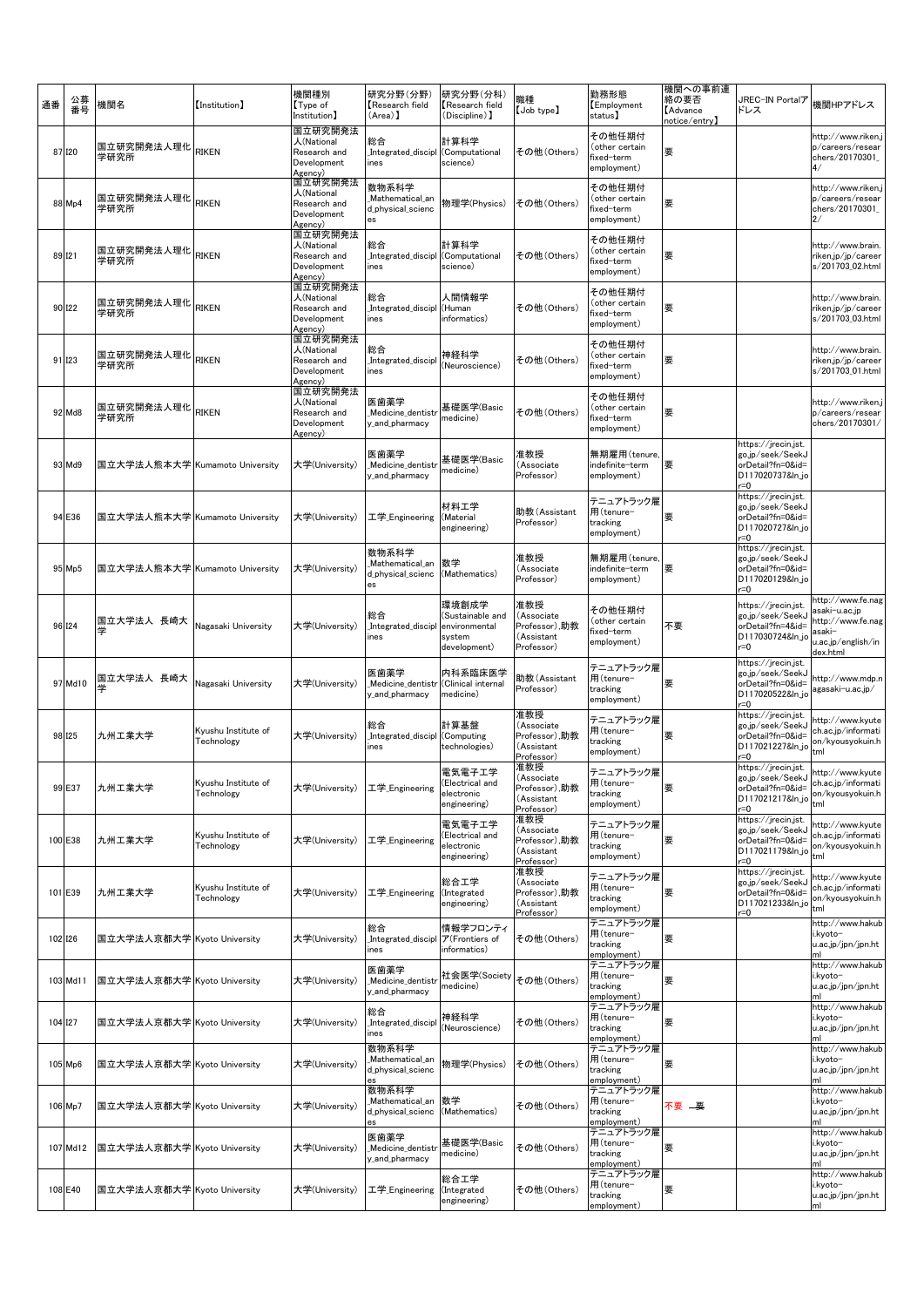| 通番                 | 公募<br>番号 | 機関名                                          | (Institution)                                   | 機関種別<br>【Type of<br>Institution]                                | 研究分野(分野)<br>Research field<br>(Area) 】                                         | 研究分野(分科)<br>Research field<br>(Discipline) 】            | 樴種<br>[Job type]                                 | 勤務形態<br>Employment<br>status)                         | 機関への事前連<br>絡の要否<br><b>Advance</b><br>$\mathsf{notice}/\mathsf{entry}$ ) | JREC-IN Portalア<br>ドレス                                                                                         | 機関HPアドレス                                                                      |
|--------------------|----------|----------------------------------------------|-------------------------------------------------|-----------------------------------------------------------------|--------------------------------------------------------------------------------|---------------------------------------------------------|--------------------------------------------------|-------------------------------------------------------|-------------------------------------------------------------------------|----------------------------------------------------------------------------------------------------------------|-------------------------------------------------------------------------------|
| 109 128            |          | 国立大学法人京都大学 Kyoto University                  |                                                 | 大学(University)                                                  | 総合<br>Integrated_discipl<br>ines                                               | 社会・安全システ<br>ム科学<br>(Social/Safety<br>system science)    | その他(Others)                                      | テニュアトラック雇<br>用(tenure-<br>tracking<br>employment)     | 要                                                                       |                                                                                                                | http://www.hakub<br>i.kyoto-<br>u.ac.jp/jpn/jpn.ht<br>ml                      |
|                    | 110 Md13 | 国立大学法人京都大学 Kyoto University                  |                                                 | 大学(University)                                                  | 医歯薬学<br>Medicine_dentistr<br>y_and_pharmacy                                    | 外科系臨床医学<br>(Clinical surgery)                           | その他(Others)                                      | テニュアトラック雇<br>用(tenure-<br>tracking<br>employment)     | 要                                                                       |                                                                                                                | http://www.hakub<br>i.kyoto-<br>u.ac.jp/jpn/jpn.ht                            |
| 111 129            |          | 国立大学法人千葉大学  Chiba University                 |                                                 | 大学(University)                                                  | 総合<br>Integrated_discipl<br>ines                                               | 情報学基礎<br>(Principles of<br>informatics)                 | 助教(Assistant<br>Professor)                       | テニュアトラック雇<br>用(tenure-<br>tracking<br>employment)     | 要                                                                       | https://jrecin.jst.<br>go.jp/seek/SeekJ<br>orDetail?fn=0&id=<br>D117020896&ln_jo<br>$r = 0$                    | http://www.chiba<br>u.ac.jp/general/re<br>cruit/recruit_staff<br>teacher.html |
|                    | 112 Md14 | 国立大学法人千葉大学 Chiba University                  |                                                 | 大学(University)                                                  | 医歯薬学<br>Medicine_dentist<br>y_and_pharmacy                                     | 基礎医学(Basic<br>medicine)                                 | 助教(Assistant<br>Professor)                       | テニュアトラック雇<br>用(tenure-<br>tracking<br>employment)     | 要                                                                       |                                                                                                                | http://www.m.chi<br>ba-u.ac.jp/                                               |
|                    | 113 Mp8  | 大阪市立大学                                       | Osaka City University                           | 大学(University)                                                  | 数物系科学<br>Mathematical_an<br>d_physical_scienc<br>es                            | 数学<br>(Mathematics)                                     | 講師(Lecturer)                                     | その他任期付<br>(other certain<br>fixed-term<br>employment) | 要                                                                       | https://jrecin.jst.<br>go.jp/seek/SeekJ aka-<br>orDetail?fn=3&id=<br>D117030260&In_jo roduction/leader.<br>r=0 | http://www.sci.os<br>cu.ac.jp/math/Int<br>html                                |
| 114 C11            |          | 大阪市立大学                                       | Osaka City University                           | 大学(University)                                                  | 化学_Chemistry                                                                   | 基礎化学(Basic<br>chemistry)                                | 准教授<br>(Associate<br>Professor),講師<br>(Lecturer) | その他任期付<br>(other certain<br>fixed-term<br>employment) | 要                                                                       | https://jrecin.jst.<br>go.jp/seek/SeekJ<br>orDetail?fn=3&id=<br>D117030258&ln_jo LMS/info_staff.ht<br>r=0      | http://www.sci.os<br>aka-<br>cu.ac.jp/grad/MO                                 |
| 115 130            |          | 大阪市立大学                                       | Osaka City University                           | 大学(University)                                                  | 総合<br>Integrated_discipl_<br>ines                                              | 生活科学(Human<br>life science)                             | 准教授<br>(Associate<br>Professor),講師<br>(Lecturer) | その他任期付<br>(other certain<br>fixed-term<br>employment) | 要                                                                       | https://jrecin.jst.<br>go.jp/seek/SeekJ<br>orDetail?fn=3&id=<br>D117030277&ln_jo<br>$= 0$                      | http://www.life.os<br>aka-<br>cu.ac.jp/cgi/rec.c<br>gi?list                   |
|                    | 116 Md15 | 国立大学法人筑波大学 University of Tsukuba             |                                                 | 大学(University)                                                  | 医歯薬学<br>Medicine dentistr<br>y_and_pharmacy                                    | 基礎医学(Basic<br>medicine)                                 | 助教(Assistant<br>Professor)                       | テニュアトラック雇<br>用(tenure-<br>tracking<br>employment)     | 不要                                                                      |                                                                                                                | http://www.md.ts<br>ukuba.ac.jp/                                              |
| 117 131            |          | 国立大学法人筑波大学 University of Tsukuba             |                                                 | 大学(University)                                                  | 総合<br>Integrated_discipl<br>ines                                               | 健康・スポーツ科<br>学(Health/Sports<br>science)                 | 助教(Assistant<br>Professor)                       | テニュアトラック雇<br>用(tenure-<br>tracking<br>employment)     | 不要                                                                      |                                                                                                                | http://www.taiiku.<br>tsukuba.ac.jp/jp/                                       |
| 118 132            |          | 国立大学法人 名古屋<br>大学                             | Nagoya University                               | 大学(University)                                                  | 総合<br>Integrated_discipl<br>ines                                               | 人間情報学<br>(Human<br>informatics)                         | 助教(Assistant<br>Professor)                       | テニュアトラック雇<br>用(tenure-<br>tracking<br>employment)     | 不要                                                                      | https://jrecin.jst.<br>go.jp/seek/SeekJ<br>orDetail?fn=0&id=<br>D117020854&ln_jo<br>$= 0$                      | http://www.nagoy<br>a−u.ac.jp                                                 |
|                    | 119 Mp9  | 国立研究開発法人日本  Japan Atomic Energy<br>原子力研究開発機構 | Agency                                          | 国立研究開発法<br>人(National<br>Research and<br>Development<br>Agency) | 数物系科学<br>_Mathematical_an<br>d_physical_scienc<br>es                           | 物理学(Physics)                                            | その他(Others)                                      | テニュアトラック雇<br>用(tenure-<br>tracking<br>employment)     | 不要                                                                      | https://jrecin.jst.<br>go.jp/seek/SeekJ<br>orDetail?fn=0&id=<br>D117020984&ln_jo<br>$r = 0$                    | https://www.jaea.<br>go.jp/saiyou/                                            |
|                    | 120 Mp10 | 国立研究開発法人日本  Japan Atomic Energy<br>原子力研究開発機構 | Agency                                          | 国立研究開発法<br>人(National<br>Research and<br>Development<br>Agency) | 数物系科学<br>Mathematical_an<br>d_physical_scienc<br>es                            | 物理学(Physics)                                            | その他(Others)                                      | テニュアトラック雇<br>用(tenure-<br>tracking<br>employment)     | 不要                                                                      | https://jrecin.jst.<br>go.jp/seek/SeekJ<br>orDetail?fn=0&id=<br>D117020984&ln_jo<br>r=0                        | https://www.jaea.<br>go.jp/saiyou/                                            |
|                    | 121 E41  | 国立研究開発法人日本 Japan Atomic Energy<br>原子力研究開発機構  | Agency                                          | 国立研究開発法<br>人(National<br>Research and<br>Development<br>Agency) | 工学_Engineering                                                                 | 総合工学<br>(Integrated<br>engineering)                     | その他(Others)                                      | テニュアトラック雇<br>用(tenure-<br>tracking<br>employment)     | 不要                                                                      | https://jrecin.jst.<br>go.jp/seek/SeekJ<br>orDetail?fn=0&id=<br>D117020984&ln_jo<br>r=0                        | https://www.jaea.<br>go.jp/saiyou/                                            |
|                    |          | 122 Md16 順天堂大学                               | <b>JUNTENDO.UNIV</b>                            |                                                                 | 医歯薬学<br>大学(University) _Medicine_dentistr (Clinical internal<br>y_and_pharmacy | 内科系臨床医学<br>medicine)                                    | その他 (Others)                                     | テニュアトラック雇<br>用(tenure-<br>tracking<br>employment)     | 要                                                                       | https://jrecin.jst.<br>go.jp/seek/SeekJ<br>orDetail?fn=0&id=<br>D117020534&ln_jo<br>$= 0$                      |                                                                               |
|                    | 123 E42  | リバーフィールド株式会<br>社                             | RIVERFIELD Inc.                                 | 企業(Company)                                                     | 工学_Engineering                                                                 | 機械工学<br>(Mechanical<br>engineering)                     | その他(Others)                                      | 無期雇用(tenure,<br>indefinite-term<br>employment)        | 不要                                                                      |                                                                                                                | http://www.riverfi<br>eldinc.com/                                             |
|                    | 124 Md17 | 聖路加国際大学                                      | St. Luke's International<br>University          | 大学(University)                                                  | 医歯薬学<br>Medicine_dentistr<br>v and pharmacv                                    | 基礎医学(Basic<br>medicine)                                 | 主任研究員<br>(Senior<br>researcher)                  | テニュアトラック雇<br>用(tenure-<br>tracking<br>employment)     | 不要                                                                      |                                                                                                                | http://hospital.luk<br>e.ac.jp/positions/<br>ndex.html                        |
| 125 133            |          | 国立大学法人埼玉大学 Corporation Saitama               | National University<br>University               | 大学(University)                                                  | 総合<br>Integrated_discipl<br>ines                                               | ナノ・マイクロ科学<br>(Nano/Micro<br>science)                    | 助教(Assistant<br>Professor)                       | テニュアトラック雇<br>用(tenure-<br>tracking<br>employment)     | 要                                                                       |                                                                                                                | http://www.saita<br>ma-<br>u.ac.jp/guide/recr<br>uit/                         |
|                    | 126 Mp11 | 国立大学法人埼玉大学 Corporation Saitama               | National University<br>University               | 大学(University)                                                  | 数物系科学<br>Mathematical_an<br>d_physical_scienc                                  | 物理学(Physics)                                            | 助教(Assistant<br>Professor)                       | テニュアトラック雇<br>用(tenure-<br>tracking<br>employment)     | 要                                                                       |                                                                                                                | http://www.saita<br>ma-<br>u.ac.jp/guide/recr<br>uit/                         |
| 127 <sub>B4</sub>  |          | 株式会社HIROTSUバ HIROTSU BIO<br>イオサイエンス          | SCIENCE, INC.                                   | 企業(Company)                                                     | 生物学_Biology                                                                    | 生物科学<br>(Biological<br>science)                         | その他(Others)                                      | 無期雇用(tenure,<br>indefinite–term<br>employment)        | 不要                                                                      |                                                                                                                | http://hbio.jp/                                                               |
| 128 134            |          | 国立大学法人 電気通<br>信大学                            | The University of<br>Electro-<br>Communications | 大学(University)                                                  | 総合<br>Integrated_discipl<br>nes                                                | 健康・スポーツ科<br>学(Health/Sports<br>science)                 | 准教授<br>(Associate<br>Professor)                  | 無期雇用(tenure<br>indefinite-term<br>employment)         | 要                                                                       |                                                                                                                | http://www.uec.a<br>c.jp/                                                     |
|                    | 129 C12  | 国立大学法人 電気通<br>信大学                            | The University of<br>Electro-<br>Communications | 大学(University)                                                  | 化学_Chemistry                                                                   | 複合化学(Applied 助教(Assistant<br>chemistry)                 | Professor)                                       | テニュアトラック雇<br>用(tenure-<br>tracking<br>employment)     | 要                                                                       |                                                                                                                | http://www.uec.a<br>c.jp/                                                     |
|                    | 130 E43  | 国立大学法人 電気通<br>信大学                            | The University of<br>Electro-<br>Communications | 大学(University)                                                  | 工学_Engineering                                                                 | 電気電子工学<br>(Electrical and<br>electronic<br>engineering) | 助教(Assistant<br>Professor)                       | テニュアトラック雇<br>用(tenure-<br>tracking<br>employment)     | 要                                                                       |                                                                                                                | http://www.uec.a<br>c.jp/                                                     |
| 131 B5             |          | Karydo TherapeutiX株<br>式会社                   | Karydo TherapeutiX Inc, 企業(Company)             |                                                                 | 生物学_Biology                                                                    | 生物科学<br>(Biological<br>science)                         | 主任研究員<br>(Senior<br>researcher)                  | その他任期付<br>(other certain<br>fixed-term<br>employment) | 要                                                                       | https://jrecin.jst.<br>go.jp/seek/SeekJ<br>orDetail?fn=0&id=<br>D117021316&ln_jo<br>$=0$                       | http://karydo-<br>tx.com                                                      |
| 132 H <sub>2</sub> |          | 大学                                           | 国立大学法人東京芸術 Tokyo University of the<br>Arts      | 大学(University)                                                  | 人文学<br>Humanities                                                              | 芸術学(Art<br>studies)                                     | 助教(Assistant<br>Professor)                       | テニュアトラック雇<br>用(tenure-<br>tracking<br>employment)     | 要                                                                       |                                                                                                                | http://www.geidai<br>.ac.jp/general/rec<br>ruit                               |
| 133 135            |          | 株式会社ソニーコン<br>ピュータサイエンス研究<br>所                | Sony Computer science<br>aboratories, Inc.      | 企業(Company)                                                     |                                                                                |                                                         | その他(Others)                                      | その他任期付<br>(other certain<br>fixed-term<br>employment) | 不要                                                                      |                                                                                                                | https://www.sony<br>csl.co.jp/                                                |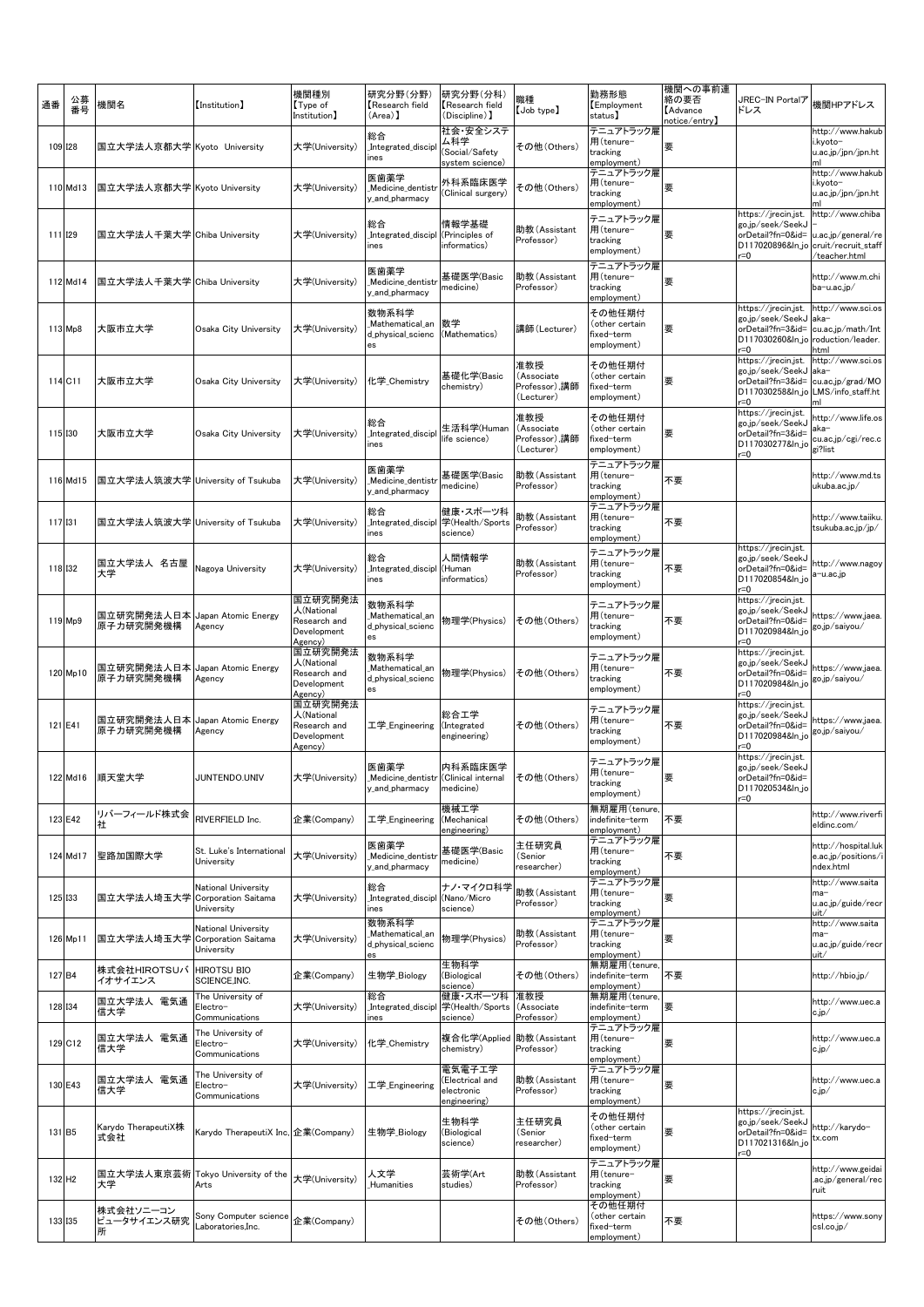| 通番     | 公募<br>番号 | 機関名  | (Institution)                                     | 機関種別<br>Type of<br>Institution] | 研究分野(分野)<br>Research field<br>(Area)                | 研究分野(分科)<br>Research field<br>(Discipline) 】              | 職種<br>[Job type]                                               | 勤務形態<br><b>Employment</b><br>status)                                                                                                          | 機関への事前連<br>絡の要否<br><b>Advance</b><br>notice/entry】 | JREC-IN Portalア<br>ドレス                                                                                                                  | 機関HPアドレス                                                                        |
|--------|----------|------|---------------------------------------------------|---------------------------------|-----------------------------------------------------|-----------------------------------------------------------|----------------------------------------------------------------|-----------------------------------------------------------------------------------------------------------------------------------------------|----------------------------------------------------|-----------------------------------------------------------------------------------------------------------------------------------------|---------------------------------------------------------------------------------|
|        | 134 Mp12 |      | 国立大学法人東京大学 The University of Tokyo 大学(University) |                                 | 数物系科学<br>Mathematical_an<br>d_physical_scienc       | 数学<br>(Mathematics)                                       | その他(Others)                                                    | テニュアトラック雇<br>用(tenure-<br>tracking<br>employment)                                                                                             | 要                                                  |                                                                                                                                         | http://www.ms.u-<br>tokyo.ac.jp/index<br>-j.html                                |
|        | 135 Mp13 |      | 国立大学法人東京大学 The University of Tokyo 大学(University) |                                 | 数物系科学<br>Mathematical_an<br>d_physical_scienc       | 地球惑星科学<br>(Earth and<br>planetary                         | 助教(Assistant<br>Professor)                                     | 無期雇用(tenure,<br>indefinite-term<br>employment)                                                                                                | 要                                                  |                                                                                                                                         | http://www.eps.s.<br>u-tokyo.ac.jp/                                             |
|        | 136 Mp14 |      | 国立大学法人東京大学 The University of Tokyo 大学(University) |                                 | 数物系科学<br>Mathematical_an<br>d_physical_scienc       | 物理学(Physics)                                              | 助教(Assistant<br>Professor)                                     | 無期雇用(tenure,<br>indefinite–term<br>employment)                                                                                                | 要                                                  | https://jrecin.jst.<br>go.jp/seek/SeekJ<br>orDetail?id=D117<br>040577                                                                   | nttp://www.phys<br>$su-$<br>tokyo.ac.jp/advt/                                   |
|        | 137 C13  |      | 国立大学法人東京大学 The University of Tokyo 大学(University) |                                 | 化学 Chemistry                                        | 基礎化学(Basic<br>chemistry)                                  | 助教(Assistant<br>Professor)                                     | その他任期付<br>(other certain<br>fixed-term<br>employment)                                                                                         | 要                                                  |                                                                                                                                         | http://www.chem<br>s.u-tokyo.ac.jp/                                             |
|        | 138 Mp15 |      | 国立大学法人東京大学 The University of Tokyo 大学(University) |                                 | 数物系科学<br>Mathematical_an<br>d physical scienc<br>es | 物理学(Physics)                                              | 助教(Assistant<br>Professor)                                     | その他任期付<br>(other certain<br>fixed-term<br>employment)                                                                                         | 要                                                  |                                                                                                                                         | http://www.k.u-<br>tokyo.ac.jp/mater<br>als/                                    |
|        | 139 136  |      | 国立大学法人東京大学 The University of Tokyo 大学(University) |                                 | 総合<br>Integrated_discipl<br>nes                     | 人間医工学<br>(Biomedical<br>engineering)                      | 准教授<br>(Associate<br>Professor),講師                             | 無期雇用(tenure,<br>indefinite-term<br>employment)                                                                                                | 不要                                                 |                                                                                                                                         | http://www.bioen<br>g.t.u-tokyo.ac.jp/                                          |
| 140 B6 |          |      | 国立大学法人東京大学 The University of Tokyo 大学(University) |                                 | 生物学_Biology                                         | 基礎生物学<br>(Basic biology)                                  | 准教授<br>(Associate<br>Professor),講師<br>(Lecturer)               | その他任期付<br>(other certain<br>fixed-term<br>employment)                                                                                         | 要                                                  |                                                                                                                                         | http://www.iam.u<br>-tokyo.ac.jp/                                               |
|        | 141 Mp16 |      | 国立大学法人東京大学 The University of Tokyo 大学(University) |                                 | 数物系科学<br>Mathematical an<br>d_physical_scienc       | 物理学(Physics)                                              | その他(Others)                                                    | 無期雇用(tenure,<br>indefinite-term<br>employment)                                                                                                | 不要                                                 |                                                                                                                                         | http://www.issp.u<br>-tokyo.ac.jp/                                              |
|        | 142 Mp17 |      | 国立大学法人東京大学 The University of Tokyo 大学(University) |                                 | 数物系科学<br>Mathematical_an<br>d_physical_scienc       | 物理学(Physics)                                              | 准教授<br>(Associate<br>Professor)                                | 無期雇用(tenure)<br>indefinite-term<br>employment)                                                                                                | 要                                                  |                                                                                                                                         | http://www.issp.u<br>-tokyo.ac.jp/                                              |
|        | 143 Mp18 |      | 国立大学法人東京大学 The University of Tokyo 大学(University) |                                 | 数物系科学<br>Mathematical an<br>d_physical_scienc       | 物理学(Physics)                                              | その他(Others)                                                    | 無期雇用(tenure<br>indefinite-term<br>employment)                                                                                                 | 不要                                                 |                                                                                                                                         | http://www.issp.u<br>-tokvo.ac.ip/                                              |
|        | 144 Mp19 |      | 国立大学法人東京大学 The University of Tokyo 大学(University) |                                 | 数物系科学<br>Mathematical_an<br>d_physical_scienc       | 物理学(Physics)                                              | その他(Others)                                                    | 無期雇用(tenure,<br>indefinite-term<br>employment)                                                                                                | 要                                                  |                                                                                                                                         | http://www.issp.u<br>-tokyo.ac.jp/                                              |
|        | 145 Mp20 |      | 国立大学法人東京大学 The University of Tokyo 大学(University) |                                 | 数物系科学<br>Mathematical_an<br>d_physical_scienc       | 物理学(Physics)                                              | 准教授<br>(Associate<br>Professor)                                | 無期雇用(tenure,<br>indefinite-term<br>employment)                                                                                                | 要                                                  |                                                                                                                                         | http://www.issp.u<br>-tokyo.ac.jp/                                              |
|        | 146 137  | 金沢大学 | Kanazawa University                               | 大学(University)                  | 総合<br>Integrated_discipl ア(Frontiers of<br>nes      | 情報学フロンティ<br>informatics)                                  | 教授(Professor)<br>准教授<br>(Associate<br>Professor)               | 無期雇用(tenure<br>indefinite-term<br>employment), $\bar{\tau}$<br>ニュアトラック雇<br>用(tenure-<br>tracking<br>employment), 준<br>の他任期付<br>(other certain | 要                                                  | https://jrecin.jst. http://www.adm.k<br>go.jp/seek/SeekJ anazawa-<br>orDetail?fn=0&id=<br>D117020773&ln_jo ouinkoubo/koubo.<br>$r = 0$  | u.ac.jp/ad_jinji/ky<br>html                                                     |
|        | 147 Md18 | 金沢大学 | Kanazawa University                               | 大学(University)                  | 医歯薬学<br>Medicine dentist<br>y_and_pharmacy          | 基礎医学(Basic<br>medicine)                                   | 助教(Assistant<br>Professor)                                     | テニュアトラック雇<br>用(tenure-<br>tracking<br>employment)                                                                                             | 要                                                  | https://jrecin.jst.<br>go.jp/seek/SeekJ anazawa-<br>orDetail?fn=3&id=<br>D117061763&ln_jo<br>r=0                                        | http://www.adm.k<br>u.ac.jp/ad_jinji/ky<br>ouinkoubo/koubo.<br>html             |
|        | 148 Md19 | 金沢大学 | Kanazawa University                               | 大学(University)                  | 医歯薬学<br>Medicine_dentisti<br>y_and_pharmacy         | 基礎医学(Basic<br>medicine)                                   | 助教(Assistant<br>Professor)                                     | テニュアトラック雇<br>用(tenure-<br>tracking<br>employment)                                                                                             | 不要                                                 | https://jrecin.jst.<br>go.jp/seek/SeekJ<br>orDetail?fn=3&id=<br>D117060873&ln_jo ouinkoubo/koubo.<br>r=0                                | http://www.adm.k<br>anazawa-<br>u.ac.jp/ad_jinji/ky<br>html                     |
|        | 149 E44  | 金沢大学 | Kanazawa University                               | 大学(University) 工学_Engineering   |                                                     | プロセス・化学工<br>(Process/Chemic<br>al engineering)            | 准教授<br>(Associate<br>Professor),助教<br>(Assistant<br>Professor) | テニュアトラック雇<br>用(tenure-<br>tracking<br>employment)                                                                                             | 要                                                  | https://jrecin.jst.<br>go.jp/seek/SeekJ anazawa-<br>orDetail?fn=3&id= u.ac.jp/ad_jinji/ky<br>D117061593&ln_jo ouinkoubo/koubo.<br>$= 0$ | http://www.adm.k<br>html                                                        |
|        | 150 E45  | 金沢大学 | Kanazawa University                               | 大学(University)                  | 工学_Engineering                                      | 土木工学(Civil<br>engineering)                                | 准教授<br>(Associate<br>Professor)                                | テニュアトラック雇<br>用(tenure-<br>tracking<br>employment)                                                                                             | 不要                                                 | https://jrecin.jst.<br>go.jp/seek/SeekJ<br>orDetail?fn=0&id=<br>D117020778&ln_jo ouinkoubo/koubo.<br>r=0                                | http://www.adm.k<br>anazawa-<br>u.ac.jp/ad_jinji/ky<br>html                     |
|        | 151 Mp21 | 金沢大学 | Kanazawa University                               | 大学(University)                  | 数物系科学<br>Mathematical an<br>d_physical_scienc<br>es | 天文学<br>(Astronomy)                                        | 助教(Assistant<br>Professor)                                     | テニュアトラック雇<br>用(tenure-<br>tracking<br>employment)                                                                                             | 要                                                  | https://jrecin.jst.<br>go.jp/seek/SeekJ<br>orDetail?fn=3&id=<br>D117061813&ln_jo<br>r=0                                                 | http://www.adm.k<br>anazawa-<br>u.ac.jp/ad_jinji/ky<br>ouinkoubo/koubo.<br>html |
|        | 152 138  | 金沢大学 | Kanazawa University                               | 大学(University)                  | 総合<br>Integrated_discipl<br>ines                    | 情報学基礎<br>(Principles of<br>informatics)                   | 准教授<br>(Associate<br>Professor)                                | テニュアトラック雇<br>用(tenure-<br>tracking<br>employment)                                                                                             | 要                                                  | https://jrecin.jst.<br>go.jp/seek/SeekJ<br>orDetail?fn=0&id=<br>D117020895&ln_jo<br>$r = 0$                                             | http://www.adm.k<br>anazawa-<br>u.ac.jp/ad_jinji/ky<br>ouinkoubo/koubo.<br>html |
|        | 153 E46  | 金沢大学 | Kanazawa University                               | 大学(University)                  | 工学_Engineering                                      | 電気電子工学<br>(Electrical and<br>electronic<br>engineering)   | 助教(Assistant<br>Professor)                                     | テニュアトラック雇<br>用(tenure-<br>tracking<br>employment)                                                                                             | 要                                                  | https://jrecin.jst.<br>go.jp/seek/SeekJ<br>orDetail?fn=0&id=<br>D117020907&ln_jo ouinkoubo/koubo.<br>r=0                                | http://www.adm.k<br>anazawa-<br>u.ac.jp/ad_jinji/ky<br>html                     |
|        | 154 E47  | 金沢大学 | Kanazawa University                               | 大学(University)                  | 工学_Engineering                                      | 機械工学<br>(Mechanical<br>engineering)                       | 准教授<br>(Associate<br>Professor),助教<br>(Assistant<br>Professor) | テニュアトラック雇<br>用(tenure-<br>tracking<br>employment)                                                                                             | 要                                                  | https://jrecin.jst.<br>go.jp/seek/SeekJ<br>orDetail?fn=0&id=<br>D117021092&ln_jo ouinkoubo/koubo.<br>r=0                                | http://www.adm.k<br>anazawa-<br>u.ac.jp/ad_jinji/ky<br>html                     |
|        | 155 C14  | 金沢大学 | Kanazawa University                               | 大学(University)                  | 化学_Chemistry                                        | 複合化学(Applied<br>chemistry)                                | 助教(Assistant<br>Professor)                                     | テニュアトラック雇<br>用(tenure-<br>tracking<br>employment)                                                                                             | 不要                                                 | https://jrecin.jst.<br>go.jp/seek/SeekJ<br>orDetail?fn=0&id=<br>D117020785&ln_jo ouinkoubo/koubo.<br>r=0                                | http://www.adm.k<br>anazawa-<br>u.ac.jp/ad_jinji/ky<br>html                     |
|        | 156 Mp22 | 金沢大学 | Kanazawa University                               | 大学(University)                  | 数物系科学<br>Mathematical_an<br>d_physical_scienc<br>es | 物理学(Physics)                                              | 助教(Assistant<br>Professor)                                     | テニュアトラック雇<br>用(tenure-<br>tracking<br>employment)                                                                                             | 要                                                  | https://jrecin.jst.<br>go.jp/seek/SeekJ<br>orDetail?fn=0&id=<br>D117020795&ln_jo<br>r=0                                                 | http://www.adm.k<br>anazawa-<br>u.ac.jp/ad_jinji/ky<br>ouinkoubo/koubo.<br>html |
|        | 157 139  | 金沢大学 | Kanazawa University                               | 大学(University)                  | 総合<br>Integrated_discip<br>ines                     | 文化財科学·博物<br>館学(Cultural<br>assets study and<br>museology) | 助教(Assistant<br>Professor)                                     | テニュアトラック雇<br>用(tenure-<br>tracking<br>employment)                                                                                             | 要                                                  | https://jrecin.jst.<br>go.jp/seek/SeekJ<br>orDetail?fn=0&id=<br>D117020775&ln_jo ouinkoubo/koubo.<br>r=0                                | http://www.adm.k<br>anazawa-<br>u.ac.jp/ad_jinji/ky<br>html                     |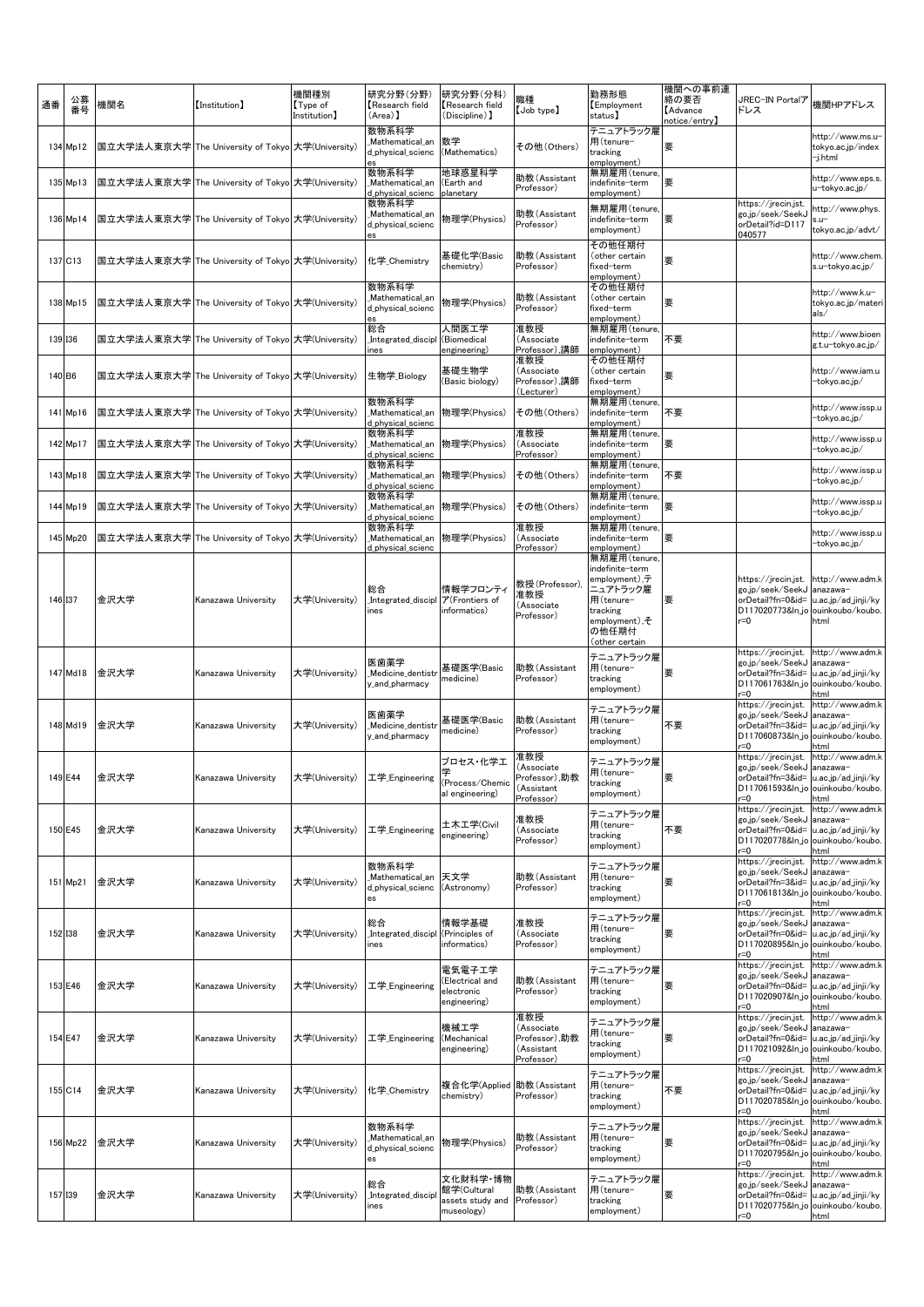| 通番      | 公募<br>番号 | 機関名                                    | (Institution)                                      | 機関種別<br>【Type of<br>Institution]                                | 研究分野(分野)<br>Research field<br>(Area) 】              | 研究分野(分科)<br>Research field<br>(Discipline) ]            | 識種<br>$[$ Job type $]$                                                             | 勤務形態<br>Employment<br>status)                         | 機関への事前連<br>絡の要否<br><b>Advance</b><br>notice/entry】 | JREC-IN Portalア<br>ドレス                                                                                                         | 機関HPアドレス                                                               |
|---------|----------|----------------------------------------|----------------------------------------------------|-----------------------------------------------------------------|-----------------------------------------------------|---------------------------------------------------------|------------------------------------------------------------------------------------|-------------------------------------------------------|----------------------------------------------------|--------------------------------------------------------------------------------------------------------------------------------|------------------------------------------------------------------------|
|         | 158 E48  | 日本電子株式会社                               | JEOL Ltd.                                          | 企業(Company)                                                     | 工学 Engineering                                      | 材料工学<br>(Material<br>engineering)                       | その他(Others)                                                                        | その他任期付<br>(other certain<br>fixed-term<br>employment) | 不要                                                 |                                                                                                                                | http://www.jeol.c<br>o.jp                                              |
| 159 140 |          | 物質・材料研究機構                              | National Institute for<br><b>Materials Science</b> | 国立研究開発法<br>人(National<br>Research and<br>Development<br>Agency) | 総合<br>Integrated_discipl<br>ines                    | 応用物理学<br>(Applied physics)                              | 准教授<br>(Associate<br>Professor),講師<br>(Lecturer),助教<br>(Assistant<br>Professor),その | 無期雇用(tenure,<br>indefinite-term<br>employment)        | 要                                                  | https://jrecin.jst.<br>go.jp/seek/SeekJ<br>orDetail?fn=0&id=<br>D117020921&ln_jo<br>r=0                                        | http://www.nims.<br>go.jp/employment<br>/permanent-<br>researcher.html |
|         | 160 C15  | 物質・材料研究機構                              | National Institute for<br>Materials Science        | 国立研究開発法<br>人(National<br>Research and<br>Development<br>Agency) | 化学 Chemistry                                        | 材料化学<br>(Materials<br>chemistry)                        | 准教授<br>(Associate<br>Professor),講師<br>(Lecturer),助教<br>(Assistant<br>Professor),その | 無期雇用(tenure<br>indefinite-term<br>employment)         | 不要                                                 | https://jrecin.jst.<br>go.jp/seek/SeekJ<br>orDetail?fn=0&id=<br>D117020912&ln_jo<br>r=0                                        | http://www.nims.<br>go.jp/employment<br>permanent-<br>researcher.html  |
|         | 161 E49  | 物質・材料研究機構                              | National Institute for<br><b>Materials Science</b> | 国立研究開発法<br>人(National<br>Research and<br>Development<br>Agency) | 工学 Engineering                                      | 材料工学<br>(Material<br>engineering)                       | 准教授<br>(Associate<br>Professor),講師<br>(Lecturer),助教<br>(Assistant<br>Professor),その | 無期雇用(tenure,<br>ndefinite-term<br>employment)         | 不要                                                 | https://jrecin.jst.<br>go.jp/seek/SeekJ<br>orDetail?fn=0&id=<br>D117020903&ln_jc<br>$r = 0$                                    | http://www.nims.<br>go.jp/employment<br>/permanent-<br>researcher.html |
| 162 A7  |          | 国立大学法人宮崎大学 University of Miyazaki      |                                                    | 大学(University)                                                  | 農学<br>Agricultural_scier<br>ces                     | 動物生命科学<br>(Animal life<br>science)                      | 助教(Assistant<br>Professor)                                                         | テニュアトラック雇<br>用(tenure-<br>tracking<br>employment)     | 不要                                                 | https://jrecin.jst.<br>go.jp/seek/SeekJ<br>orDetail?fn=0&id=<br>D117020810&ln_jo u.ac.jp/ttkikou/<br>r=0                       | http://www.miyaz<br>aki-                                               |
|         | 163 E50  | 国立大学法人宮崎大学 University of Miyazaki      |                                                    | 大学(University)                                                  | 工学_Engineering                                      | 総合工学<br>(Integrated<br>engineering)                     | 助教(Assistant<br>Professor)                                                         | テニュアトラック雇<br>用(tenure-<br>tracking<br>employment)     | 不要                                                 | https://jrecin.jst.<br>go.jp/seek/SeekJ http://www.miyaz<br>orDetail?fn=0&id= aki-<br>D117020813&ln_jo u.ac.jp/ttkikou/<br>r=0 |                                                                        |
|         | 164 Md20 | 国立大学法人宮崎大学 University of Miyazaki      |                                                    | 大学(University)                                                  | 医歯薬学<br>Medicine_dentistr<br>y and pharmacy         | 基礎医学(Basic<br>medicine)                                 | 准教授<br>Associate)<br>Professor),講師<br>(Lecturer),助教<br>(Assistant                  | テニュアトラック雇<br>用(tenure-<br>tracking<br>employment)     | 要                                                  |                                                                                                                                | http://www.miyaz<br>aki-<br>u.ac.jp/ttkikou/                           |
| 165 B7  |          | 奈良先端科学技術大学<br>院大学                      | Nara Institute of<br>Science and<br>Technology     | 大学(University)                                                  | 生物学_Biology                                         | 生物科学<br>(Biological<br>science)                         | その他(Others)                                                                        | テニュアトラック雇<br>用(tenure-<br>tracking<br>employment)     | 不要                                                 | https://jrecin.jst.<br>go.jp/seek/SeekJ<br>orDetail?fn=0&id=<br>D117020973&ln_jo<br>r=0                                        | http://www.naist.<br>p/job/                                            |
|         | 166 E51  | 国立大学法人北見工業  Kitami Institute of<br>大学  | Technology                                         | 大学(University)                                                  | 工学 Engineering                                      | 総合工学<br>(Integrated<br>engineering)                     | 助教(Assistant<br>Professor)                                                         | テニュアトラック雇<br>用(tenure-<br>tracking<br>employment)     | 要                                                  | https://jrecin.jst.<br>go.jp/seek/SeekJ<br>orDetail?fn=0&id=<br>D117020960&ln_jo<br>$r = 0$                                    | http://www.kitam<br>-it.ac.jp∕                                         |
|         | 167 E52  | 国立大学法人京都工芸 Kyoto Institute of<br>繊維大学  | Technology                                         | 大学(University)                                                  | 工学_Engineering                                      | 機械工学<br>(Mechanical<br>engineering)                     | 講師(Lecturer),<br>助教(Assistant<br>Professor)                                        | テニュアトラック雇<br>用(tenure-<br>tracking<br>employment)     | 不要                                                 | https://jrecin.jst.<br>go.jp/seek/SeekJ<br>orDetail?fn=0&id=<br>D117020972&ln_jc<br>$r = 0$                                    | https://www.kit.a<br>c.jp/uni_index/tea<br>cher–<br>employment/        |
|         | 168 E53  | 国立大学法人京都工芸 Kyoto Institute of<br>繊維大学  | Technology                                         | 大学(University)                                                  | 工学_Engineering                                      | 機械工学<br>(Mechanical<br>engineering)                     | 講師(Lecturer)<br>助教(Assistant<br>Professor)                                         | テニュアトラック雇<br>用(tenure-<br>tracking<br>employment)     | 不要                                                 | https://jrecin.jst.<br>go.jp/seek/SeekJ<br>orDetail?fn=0&id=<br>D117020968&ln_jc<br>r=0                                        | https://www.kit.a<br>c.jp/uni_index/tea<br>cher-<br>employment/        |
| 169 141 |          | 国立大学法人島根大学 Shimane University          |                                                    | 大学(University)                                                  | 総合<br>Integrated_discip<br>ines                     | 環境解析学<br>(Environmental<br>analyses and<br>evaluation)  | 助教(Assistant<br>Professor)                                                         | テニュアトラック雇<br>用(tenure-<br>tracking<br>employment)     | 不要                                                 |                                                                                                                                | http://www.shima<br>ne-u.ac.jp/                                        |
|         | 170 C16  | 国立大学法人島根大学 Shimane University          |                                                    | 大学(University)                                                  | 化学 Chemistry                                        | 複合化学(Applied 助教(Assistant<br>chemistry)                 | Professor)                                                                         | テニュアトラック雇<br>用(tenure-<br>tracking<br>employment)     | 不要                                                 |                                                                                                                                | http://www.shima<br>ne-u.ac.jp/                                        |
| 171 H3  |          | 株式会社ダン計画研究 Dan Environmental<br>所      | Design Institute                                   | 企業(Company)                                                     | 人文学<br>Humanities                                   | 人文地理学<br>(Human<br>geography)                           | その他(Others)                                                                        | その他任期付<br>(other certain<br>fixed-term<br>employment) | 要                                                  |                                                                                                                                | http://www.dan-<br>dan.com/                                            |
|         | 172 Mp23 | 広島大学                                   | Hiroshima University                               | 大学(University)                                                  | 数物系科学<br>Mathematical_an<br>d_physical_scienc<br>es | 地球惑星科学<br>(Earth and<br>planetary<br>science)           | 助教(Assistant<br>Professor)                                                         | テニュアトラック雇<br>用(tenure-<br>tracking<br>employment)     | 要                                                  | https://jrecin.jst.<br>go.jp/seek/SeekJ<br>orDetail?fn=4&id=<br>D117031005&ln_jo<br>r=0                                        | https://www.hiros<br>hima-<br>u.ac.jp/employme<br>nt/kyoinkobo         |
|         | 173 Mp24 | 広島大学                                   | Hiroshima University                               | 大学(University)                                                  | 数物系科学<br>Mathematical_an<br>d_physical_scienc<br>es | 物理学(Physics)                                            | 助教(Assistant<br>Professor)                                                         | テニュアトラック雇<br>用(tenure-<br>tracking<br>employment)     | 要                                                  | https://jrecin.jst.<br>go.jp/seek/SeekJ<br>orDetail?fn=4&id=<br>D117031004&ln_jo<br>$r = 0$                                    | https://www.hiros<br>hima-<br>u.ac.jp/employme<br>nt/kyoinkobo         |
|         | 174 Md21 | 広島大学                                   | Hiroshima University                               | 大学(University)                                                  | 医歯薬学<br>Medicine_dentist<br>y_and_pharmacy          | 基礎医学(Basic<br>medicine)                                 | 助教(Assistant<br>Professor)                                                         | テニュアトラック雇<br>用(tenure-<br>tracking<br>employment)     | 要                                                  | https://jrecin.jst.<br>go.jp/seek/SeekJ<br>orDetail?fn=4&id=<br>D117031003&ln_jc<br>$r = 0$                                    | https://www.hiros<br>hima-<br>u.ac.jp/employme<br>nt/kyoinkobo         |
| 175 142 |          | 国立大学法人東京工業 Tokyo Institute of<br>大学    | Technology                                         | 大学(University)                                                  | 総合<br>Integrated_discipl (Human<br>ines             | 人間情報学<br>informatics)                                   | 講師(Lecturer)<br>助教(Assistant<br>Professor)                                         | テニュアトラック雇<br>用(tenure-<br>tracking<br>employment)     | 不要                                                 | https://jrecin.jst.<br>go.jp/seek/SeekJ<br>orDetail?fn=0&id=<br>D117021009&ln_jo<br>r=0                                        | http://www.titech<br>.ac.jp∕                                           |
|         | 176 E54  | 国立大学法人東京工業  Tokyo Institute of<br>大学   | Technology                                         | 大学(University)                                                  | 工学_Engineering                                      | 電気電子工学<br>(Electrical and<br>electronic<br>engineering) | 溝師(Lecturer)<br>助教(Assistant<br>Professor)                                         | テニュアトラック雇<br>用(tenure-<br>tracking<br>employment)     | 不要                                                 | https://jrecin.jst.<br>go.jp/seek/SeekJ<br>orDetail?fn=0&id=<br>D117021004&ln_jo<br>r=0                                        | http://www.titech<br>.ac.jp∕                                           |
| 177 143 |          | 国立大学法人東京工業  Tokyo Institute of<br>大学   | Technology                                         | 大学(University)                                                  | 総合<br>Integrated_discipl<br>ines                    | 人間情報学<br>(Human<br>informatics)                         | 助教(Assistant<br>Professor)                                                         | テニュアトラック雇<br>用(tenure-<br>tracking<br>employment)     | 不要                                                 | https://jrecin.jst.<br>go.jp/seek/SeekJ<br>orDetail?fn=0&id=<br>D117021000&ln_jc<br>r=0                                        | http://www.titech<br>.ac.jp∕                                           |
|         | 178 Md22 | 国立大学法人浜松医科  Hamamatsu University<br>大学 | School of Medicine                                 | 大学(University)                                                  | 医歯薬学<br>Medicine_dentistr<br>y_and_pharmacy         | 基礎医学(Basic<br>medicine)                                 | その他(Others)                                                                        | その他任期付<br>(other certain<br>fixed-term<br>employment) | 要                                                  |                                                                                                                                | https://www.ham<br>a-med.ac.jp                                         |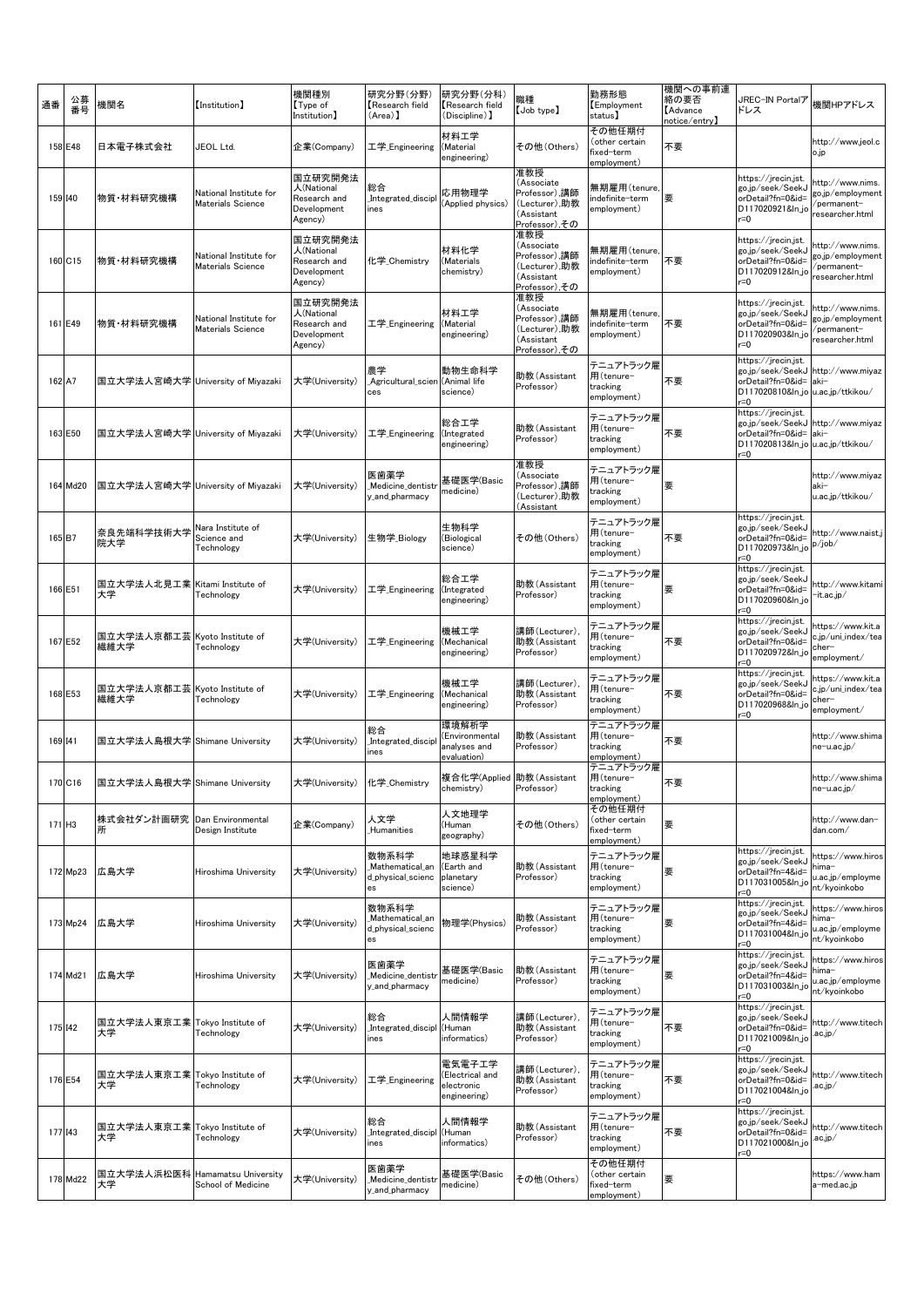| 通番 | 公募<br>番号          | 機関名                               | [Institution]                                        | 機関種別<br>Type of<br>Institution]      | 研究分野(分野)<br>Research field<br>(Area) 】       | 研究分野(分科)<br>Research field<br>(Discipline) 】                         | 職種<br>$[$ Job type $]$                                    | 勤務形態<br>Employment<br>status】                         | 機関への事前連<br>絡の要否<br><b>Advance</b><br>notice/entry】 | JREC-IN Portalア<br>ドレス                                                                      | 機関HPアドレス                                                                                 |
|----|-------------------|-----------------------------------|------------------------------------------------------|--------------------------------------|----------------------------------------------|----------------------------------------------------------------------|-----------------------------------------------------------|-------------------------------------------------------|----------------------------------------------------|---------------------------------------------------------------------------------------------|------------------------------------------------------------------------------------------|
|    | 179 144           | 第一三共株式会社                          | Daiichi Sankyo Co., Ltd. 企業(Company)                 |                                      | 総合<br>Integrated_discipl<br>ines             | 情報学フロンティ<br>ア(Frontiers of<br>informatics)                           | その他(Others)                                               | 無期雇用(tenure,<br>indefinite-term<br>employment)        | 要                                                  | https://jrecin.jst.<br>go.jp/seek/SeekJ<br>orDetail?fn=0&id=<br>D117020935&ln_jo<br>r=0     |                                                                                          |
|    | 180 B8            | 第一三共株式会社                          | Daiichi Sankyo Co., Ltd.   企業(Company)               |                                      | 生物学_Biology                                  | 生物科学<br>(Biological<br>science)                                      | その他(Others)                                               | 無期雇用(tenure,<br>indefinite-term<br>employment)        | 要                                                  | https://jrecin.jst.<br>go.jp/seek/SeekJ<br>orDetail?fn=0&id=<br>D117020934&ln_jo<br>r=0     |                                                                                          |
|    | 181 <sub>B9</sub> | 第一三共株式会社                          | Daiichi Sankyo Co., Ltd. 企業(Company)                 |                                      | 生物学_Biology                                  | 生物科学<br>(Biological<br>science)                                      | その他(Others)                                               | 無期雇用(tenure,<br>indefinite-term<br>employment)        | 要                                                  | https://jrecin.jst.<br>go.jp/seek/SeekJ<br>orDetail?fn=0&id=<br>D117020933&ln_jo<br>$=0$    |                                                                                          |
|    | 182 B10           | 第一三共株式会社                          | Daiichi Sankyo Co., Ltd. 企業(Company)                 |                                      | 生物学 Biology                                  | 生物科学<br>(Biological<br>science)                                      | その他(Others)                                               | 無期雇用(tenure,<br>indefinite-term<br>employment)        | 要                                                  | https://jrecin.jst.<br>go.jp/seek/SeekJ<br>orDetail?fn=0&id=<br>D117020932&ln_jo<br>$r = 0$ |                                                                                          |
|    | 183 B11           | シンクサイト株式会社                        | ThinkCyte Inc.                                       | 企業(Company)                          | 生物学_Biology                                  | 生物科学<br>(Biological<br>science)                                      | グループリーダー<br>(group leader),主<br>任研究員(Senior<br>esearcher) | 無期雇用(tenure,<br>ndefinite-term<br>employment)         | 不要                                                 |                                                                                             | https://www.thin<br>kcyte.com/                                                           |
|    | 184 E55           | 早稲田大学                             | Waseda University                                    | 大学(University)                       | 工学_Engineering                               | プロセス・化学工<br>(Process/Chemic<br>al engineering)                       | その他 (Others)                                              | テニュアトラック雇<br>用(tenure-<br>tracking<br>employment)     | 不要                                                 |                                                                                             | https://www.was<br>eda.ip/fsci/                                                          |
|    | 185 A8            | 日本製粉株式会社                          | NIPPON FLOUR MILLS<br>CO., LTD.                      | 企業(Company)                          | 農学<br>Agricultural_scien<br>ces              | 生産環境農学<br>(Plant production<br>land<br>environmental<br>agriculture) | その他 (Others)                                              | 無期雇用(tenure,<br>indefinite-term<br>employment)        | 要                                                  | https://jrecin.jst.<br>go.jp/seek/SeekJ<br>orDetail?fn=0&id=<br>D117020989&ln_jo<br>$= 0$   |                                                                                          |
|    | 186 145           | キリン株式会社                           | KIRIN Company, Limited 企業(Company)                   |                                      | 総合<br>Integrated_discipl<br>ines             | 情報学フロンティ<br>ア(Frontiers of<br>informatics)                           | その他(Others)                                               | その他任期付<br>(other certain<br>fixed-term<br>employment) | 要                                                  | https://jrecin.jst.<br>go.jp/seek/SeekJ<br>orDetail?fn=0&id=<br>D117020746&ln_jo<br>r=0     |                                                                                          |
|    | 187 146           | 弘前大学                              | Hirosaki University                                  | 大学(University)                       | 総合<br>Integrated_discipl<br>ines             | 実験動物学<br>(Laboratory<br>animal sciece)                               | 助教(Assistant<br>Professor)                                | その他任期付<br>(other certain<br>fixed-term<br>employment) | 不要                                                 |                                                                                             | http://www.hiros<br>aki-<br>u.ac.jp/14650.htm                                            |
|    | 188 E56           | 公立大学法人大阪府立 Osaka Prefecture<br>大学 | University                                           | 大学(University)                       | 工学_Engineering                               | プロセス・化学工<br>(Process/Chemic<br>al engineering)                       | 助教(Assistant<br>Professor)                                | テニュアトラック雇<br>用(tenure-<br>tracking<br>employment)     | 不要                                                 | https://jrecin.jst.<br>go.jp/seek/SeekJ<br>orDetail?fn=0&id=<br>D117020891&ln_jo<br>r=0     | http://www.osaka<br>$fu-$<br>u.ac.jp/public_noti<br>ce_category/recr<br>uit_faculty/     |
|    | 189 147           | 公立大学法人大阪府立 Osaka Prefecture<br>大学 | University                                           | 大学(University)                       | 総合<br>Integrated_discipl<br>ines             | 人間情報学<br>(Human<br>informatics)                                      | 助教(Assistant<br>Professor)                                | テニュアトラック雇<br>用(tenure-<br>tracking<br>employment)     | 不要                                                 | https://jrecin.jst.<br>go.jp/seek/SeekJ<br>orDetail?fn=0&id=<br>D117020923&ln_jo<br>r=0     | http://www.osaka<br>fu-<br>u.ac.jp/public_noti<br>ce_category/recr<br>uit_faculty/       |
|    | 190 E57           | 公立大学法人大阪府立 Osaka Prefecture<br>大学 | Universitv                                           | 大学(University)                       | 工学_Engineering                               | 材料工学<br>(Material<br>engineering)                                    | 助教(Assistant<br>Professor)                                | テニュアトラック雇<br>用(tenure-<br>tracking<br>employment)     | 不要                                                 | https://jrecin.jst.<br>go.jp/seek/SeekJ<br>orDetail?fn=0&id=<br>D117020927&ln_jo<br>$= 0$   | http://www.osaka<br>$fu-$<br>u.ac.jp/public_noti<br>ce_category/recr<br>uit_faculty/     |
|    | 191 148           | がん研究会                             | Japanese Foundation<br>for Cancer Research<br>(JFCR) | 財団法人<br>(Incorporated<br>foundation) | 総合<br>ines                                   | Integrated_discipl 腫瘍学(Oncology)                                     | その他(Others)                                               | テニュアトラック雇<br>用(tenure-<br>tracking<br>employment)     | 要                                                  | https://jrecin.jst.<br>go.jp/seek/SeekJ<br>orDetail?fn=0&id=<br>D117020991&ln_jc<br>$= 0$   | http://www.jfcr.or<br>.jp/index.html                                                     |
|    | 192 A9            | 岩手大学                              | Iwate-University                                     | 大学(University)                       | 農学<br>Agricultural_scien (Animal life<br>ces | 動物生命科学<br>science)                                                   | 助教(Assistant<br>Professor)                                | テニュアトラック雇<br>用(tenure-<br>tracking<br>employment)     | 不要                                                 |                                                                                             | http://www.iwate<br>−u.ac.jp∕                                                            |
|    | 193 C17           | パナソニック株式会社                        | Panasonic Corporation                                | 企業(Company)                          | 化学_Chemistry                                 | 材料化学<br>(Materials<br>chemistry)                                     | 主任研究員<br>(Senior<br>researcher)                           | 無期雇用(tenure<br>indefinite-term<br>employment)         | 不要                                                 |                                                                                             | http://www.panas<br>onic.com/jp/corp<br>orate/technology<br>-design/r-and-<br>d/ard.html |
|    | 194 C18           | パナソニック株式会社                        | Panasonic Corporation                                | 企業(Company)                          | 化学 Chemistry                                 | 基礎化学(Basic<br>chemistry)                                             | 主任研究員<br>(Senior<br>researcher)                           | 無期雇用(tenure,<br>indefinite-term<br>employment)        | 不要                                                 |                                                                                             | http://www.panas<br>onic.com/jp/corp<br>orate/technology<br>-design/r-and-<br>d/ard.html |
|    | 195 B12           | パナソニック株式会社                        | Panasonic Corporation                                | 企業(Company)                          | 生物学_Biology                                  | 生物科学<br>(Biological<br>science)                                      | 主任研究員<br>(Senior<br>researcher)                           | 無期雇用(tenure<br>indefinite-term<br>employment)         | 不要                                                 |                                                                                             | http://www.panas<br>onic.com/jp/corp<br>orate/technology<br>-design/r-and-<br>d/ard.html |
|    | 196 E58           | パナソニック株式会社                        | Panasonic Corporation                                | 企業(Company)                          | 工学_Engineering                               | 機械工学<br>(Mechanical<br>engineering)                                  | 主任研究員<br>(Senior<br>researcher)                           | 無期雇用(tenure<br>indefinite-term<br>employment)         | 不要                                                 |                                                                                             | http://www.panas<br>onic.com/jp/corp<br>orate/technology<br>-design/r-and-<br>d/ard.html |
|    | 197 E59           | パナソニック株式会社                        | Panasonic Corporation                                | 企業(Company)                          | 工学_Engineering                               | 機械工学<br>(Mechanical<br>engineering)                                  | 主任研究員<br>(Senior<br>researcher)                           | 無期雇用(tenure,<br>indefinite–term<br>employment)        | 不要                                                 |                                                                                             | http://www.panas<br>onic.com/jp/corp<br>orate/technology<br>-design/r-and-<br>d/ard.html |
|    | 198 149           | パナソニック株式会社                        | Panasonic Corporation                                | 企業(Company)                          | 総合<br>Integrated_discipl<br>ines             | ナノ・マイクロ科学<br>(Nano/Micro<br>science)                                 | 主任研究員<br>(Senior<br>researcher)                           | 無期雇用(tenure,<br>indefinite-term<br>employment)        | 不要                                                 |                                                                                             | http://www.panas<br>onic.com/jp/corp<br>orate/technology<br>-design/r-and-<br>d/ard.html |
|    | 199 150           | パナソニック株式会社<br>先端研究本部              | Panasonic Corporation                                | 企業(Company)                          | 総合<br>Integrated_discip<br>ines              | 環境解析学<br>(Environmental<br>analyses and<br>evaluation)               | 主任研究員<br>(Senior<br>researcher)                           | 無期雇用(tenure,<br>indefinite-term<br>employment)        | 不要                                                 |                                                                                             | http://www.panas<br>onic.com/jp/corp<br>orate/technology<br>-design/r-and-<br>d/ard.html |
|    | 200 151           | 株式会社富士通研究所                        | Fujitsu Laboratories<br>_td.                         | 企業(Company)                          | 総合<br>Integrated_discipl<br>nes              | 計算科学<br>(Computational<br>science)                                   | 助教(Assistant<br>Professor)                                | 無期雇用(tenure,<br>indefinite-term<br>employment)        | 要                                                  | https://jrecin.jst.<br>go.jp/seek/SeekJ<br>orDetail?fn=0&id=<br>D117021084&ln_jo<br>r=0     |                                                                                          |